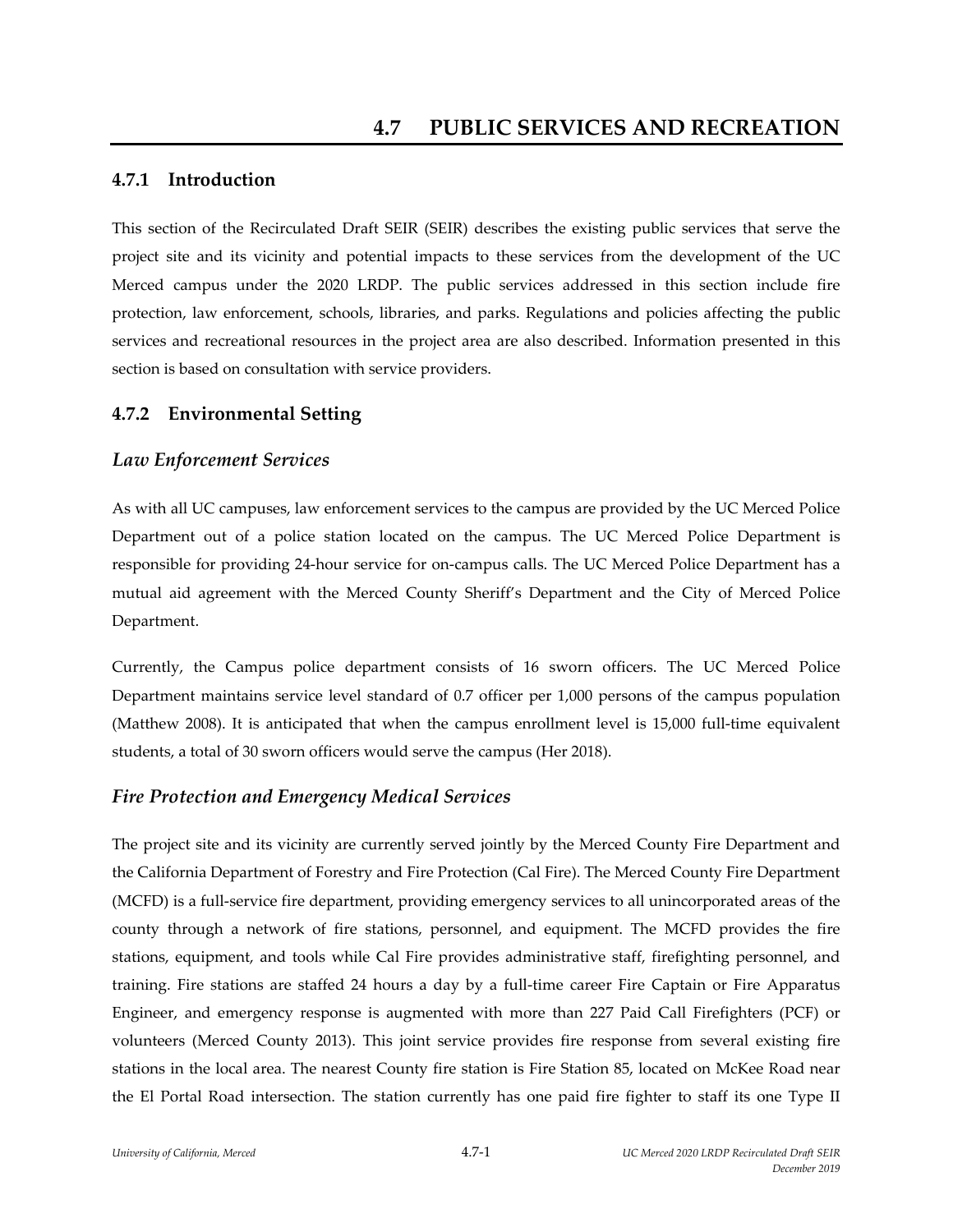engine and a volunteer company (through County of Merced Fire Department, responding to 40‐60 percent of calls per year) (Gladwin 2019).

As discussed in the Merced County 2030 General Plan Program EIR (PEIR), "the 1999 Merced County Fire Master Plan defined Levels of Service in terms of five land use categories within Merced County. These categories are High Urban, Urban, Rural, Outlying, and Basic Level of Service. These categories correlate with the Land Use chapter of the 2000 Merced County General Plan. Each land use category has its own response requirements, and the level of service provided varies accordingly. The level of service delivered by a fire department can be measured by fire flow delivery capability, response times of apparatus, number of firefighters per capita, square footage of facilities per capita, staffing levels on apparatus, and reserve capacity (County of Merced 2013)."

The PEIR further notes that, "according to the Merced County Fire Master Plan, many of the Department's facilities are inadequately staffed and equipped. Several stations and equipment repair facilities are 40-50 years old, and were designed when fire apparatus were smaller and much less complicated. These facilities are in need of remodeling or replacement in order to meet current safety standards, and to provide adequate space for routine Department activities. In addition, response times in the county have increased due to rapid growth without a correspondent growth in fire protection facilities and staffing. The provision of adequate staffing for the MCFD is becoming increasingly difficult as the number of volunteers continues to decline. Adequate staffing cannot be accomplished without appropriate training and education for career and paid‐call volunteers. Likewise, training cannot be delivered without appropriate facilities. State and federal mandates require in excess of two hundred hours of training per year for all career firefighters. Although the MCFD has acquired training facilities and offices at Castle Airport, certain training topics require the use of specialized facilities such as burn buildings and training towers. These facilities are not presently available in Merced County (Merced County 2013)."

The City of Merced Fire Department provides mutual aid support, upon request, to Merced County Fire Department/Cal Fire under a signed Mutual Aid Agreement. There is no automatic response contractual agreement in place between the two Fire Departments.

#### *Schools*

The project site is located within the boundaries of the Merced City School District (MCSD), the Weaver Union School District (WUSD), and the Merced Union High School District (MUHSD). The MCSD and WUSD provide education for kindergarten through eighth grade. The MUHSD serves students in grades 9 through 12.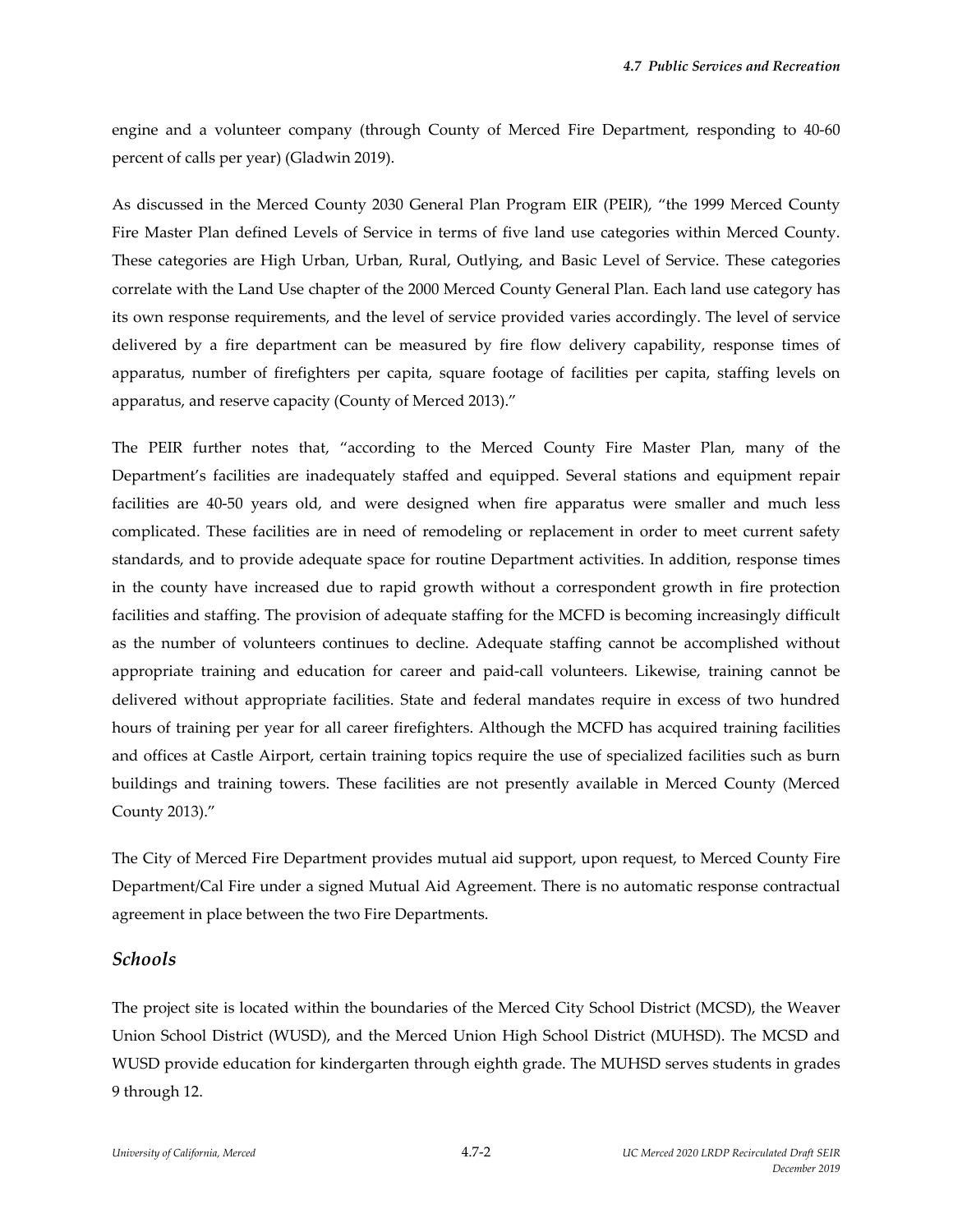There are 14 elementary schools and 4 middle schools in the MCSD. Peterson Elementary School is located closest to the project site at 848 East Donna Drive, approximately 3 miles southwest the project site. Enrollment for the 2017‐2018 school year at Peterson Elementary is 676 students; below its capacity of 750 students (CDE 2018). The nearest junior high school is Cruickshank Middle School, located at 601 Mercy Avenue, approximately 2.5 miles southwest of the campus. Enrollment at Cruickshank is 561, well below its capacity of 1,088 students (CDE 2018). The student generation rates for MCSD are 0.441 student per dwelling unit for single‐family residences and 0.195 student per multifamily apartment (MCSD 2017).

There are two elementary schools and one middle school in the WUSD. Pioneer Elementary School is located at 2950 Gerard Avenue, approximately 4 miles south of the project site. Weaver Middle School is also located approximately 5 miles south of the project site at 3076 East Childs Avenue. Enrollment in the Weaver Union School District for the 2017–2018 school year was 2,816 students, and the WUSD has a capacity for 2,470 students (CDE 2018). The District is currently operating above its capacity and will continue to do so until new facilities are developed. The student generation rate for WUSD is 0.5 student per single‐family residence (WUSD 2018).

The MUHSD operates nine high schools, six of which are located within Merced City limits: Merced High School, Golden Valley High School, Sequoia High School, El Capitan High School, Yosemite High School and Independence High School; the latter two are alternative high schools. The other three high schools in the district are Atwater High School, Buhach Colony High School, and Livingston High School. The MUHSD also operates the Merced Adult School.

The project site is located within the attendance area of El Capitan High School. El Capitan High School is the closest high school to the campus, at 100 Farmland Avenue, approximately 2 miles to the west. Golden Valley High School and Merced High School are also close to the campus, located at 2121 East Childs Avenue and 205 West Olive Street, respectively. Enrollment at El Capitan High School is currently approximately 1,664 students and the capacity of the school in permanent classrooms is 1,800 students (CDE 2018). El Capitan High School is the District's newest school and opened in 2013 to mitigate overcrowding at the Merced and Golden Valley High Schools. The student generation rates for MUHSD are 0.213 student per single‐family residence and 0.074 student per multifamily apartment.

#### *Public Libraries*

UC Merced provides extensive library resources through its Leo & Dottie Kolligian Library, located on the campus at 5200 N. Lake Road. The resources are primarily for the research and educational needs of students, faculty and staff; however, there is some public access.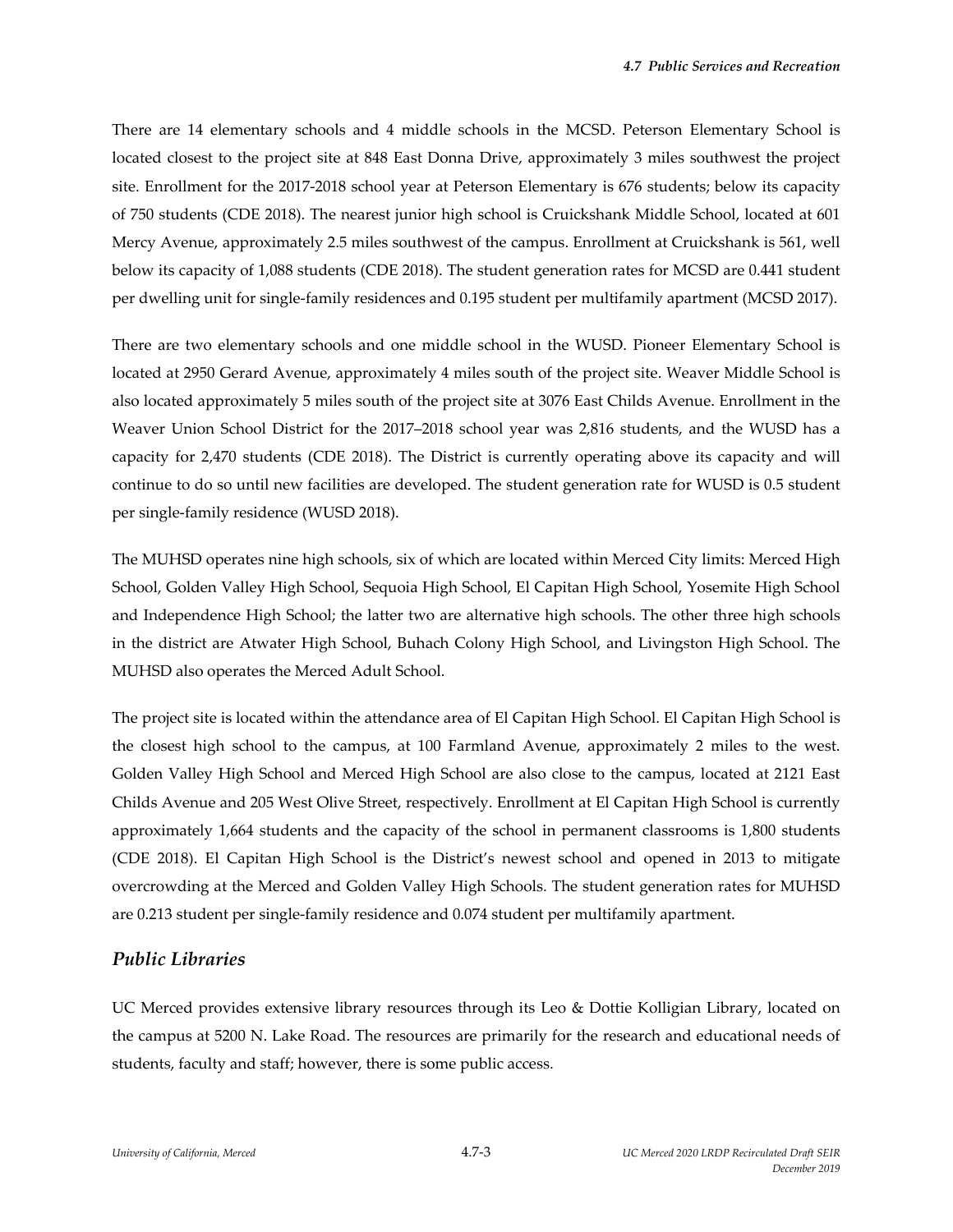## *Parks and Recreational Facilities*

#### **County of Merced Parks and Recreational Facilities**

County‐owned recreational facilities are managed by the Merced County Parks and Recreation Office. County recreational facilities near the project site are described below.

#### *Lake Yosemite Regional Park*

Lake Yosemite Regional Park is an important regional recreation facility serving thousands of area residents annually. The Merced Irrigation District owns the 486‐acre lake and the surrounding shoreline, which has been a regional recreational site since the late 1930s. The County operates the lake and the shoreline for recreational uses under a 50-year lease (1976 to 2026). The County-owned regional park is approximately 233 acres total, and the developed portion of the County property is approximately 89 acres. Some land acreage within the park site currently is undeveloped and is not used for recreational purposes. In 1969 and 1974, the County purchased approximately 260 acres of land adjacent to Lake Yosemite Regional Park to expand the park. About 167 acres of this land has been placed under a conservation easement by UC Merced and those lands will not be used for park expansion. Furthermore, at this time, there are no plans to expand the park.

Lake Yosemite provides a variety of passive and active recreational facilities, including swimming, powerboat and sailboat facilities, and a boat ramp. Water skis and jet skis are allowed, and there are no maximum engine size or noise restrictions on boat motors or jet skis. Park facilities include the following:

- Picnic tables and barbeque pits
- Paved trails for bicycling and walking
- Two beach areas for swimming
- Two boat launching ramps
- Sixty sailboat slips
- Mooring slips for powerboat use
- Two recreational baseball fields
- Rainbow trout fishing
- Three playgrounds for children
- Volleyball courts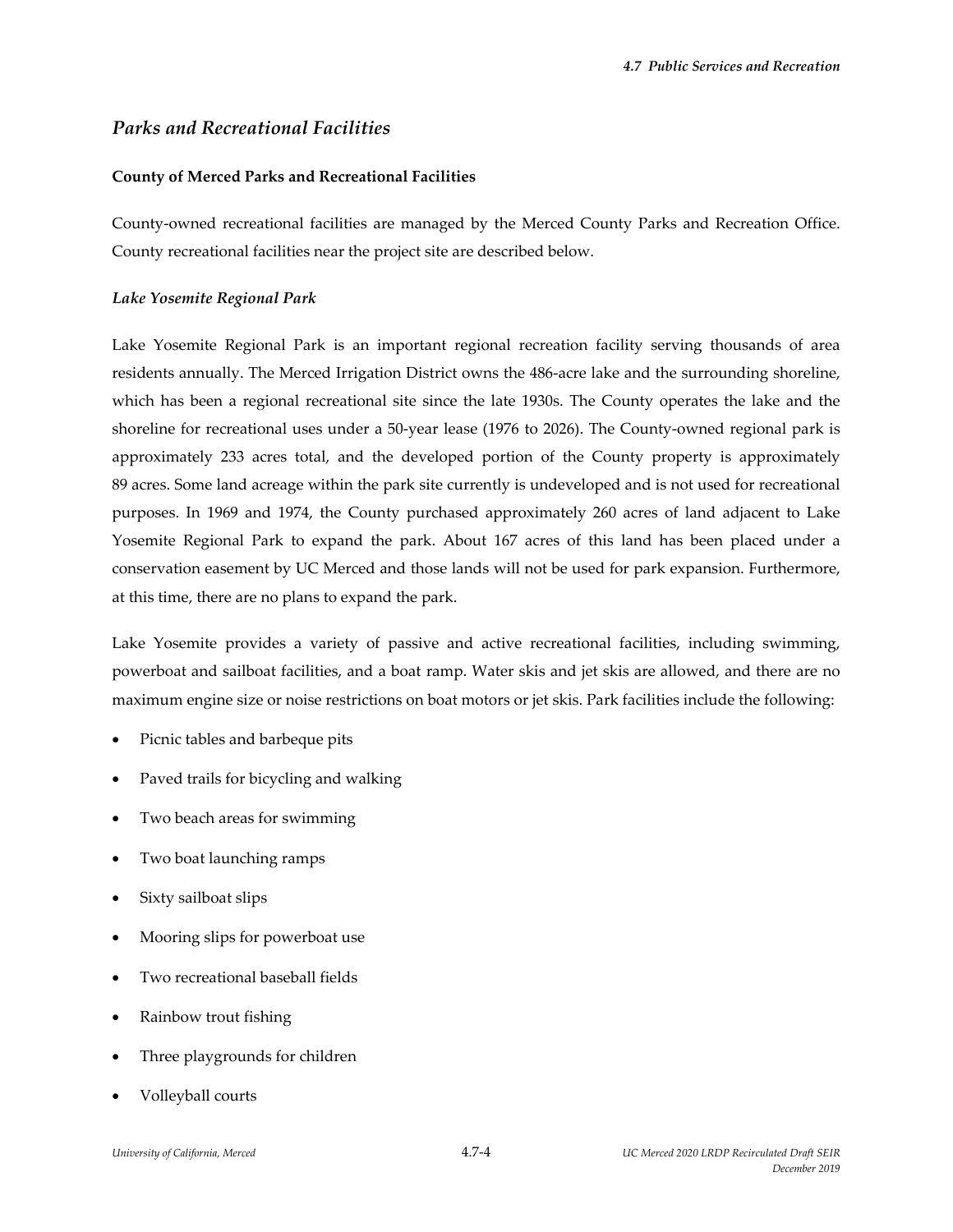- Rental facilities (picnic sites and a building for indoor activities)
- Support facilities (first aid, food concession, restrooms, water wells, and parking)

#### *Bike Paths in the Project Area*

A Class I bike path is located along the eastern side of Lake Road between Yosemite Avenue and Lake Yosemite. The Merced and Atwater Bicycle Plan shows this existing bike path would connect to a bike path proposed on Lake Road, south of Yosemite Avenue, and continuing along Black Rascal Creek to the west. Another proposed extension of this bike path would be located east of Lake Road along the alignment of the future Campus Parkway. There is also a bike path along Bellevue Road between Lake Road and G Street.

#### **City of Merced Parks and Recreational Facilities**

The City of Merced Parks and Community Services Department maintains city parks and recreational facilities. Both active and passive recreational areas, which include a variety of park types, are available to residents, as well as an extensive off-street bicycle path system. The City currently maintains approximately 84 acres of community parks, 64 acres of neighborhood parks, 4 acres of mini‐parks, 120 acres of linear parks, and 57 acres of other parks and recreational sites. Nearby community and neighborhood parks include Elmer Murchie Park, Fahrens Park, Bob Carpenter Neighborhood Park, Merino Park, Rahilly Park, and Burbank Park (City of Merced 2011).

## **4.7.3 Regulatory Considerations**

## *State Laws and Regulations*

#### **California Fire Code**

The California Fire Code (Title 24 CCR, Part 9) establishes minimum requirements to safeguard public health, safety, and general welfare from the hazards of fire, explosion, or dangerous conditions in new and existing buildings. Chapter 33 of CCR contains requirements for fire safety during construction and demolition.

#### **Senate Bill 50**

The Leroy F. Greene School Facilities Act of 1998, or Senate Bill 50 (SB 50), restricts the ability of a local agency to deny project approvals on the basis that public school facilities (classrooms, auditoriums, etc.) are inadequate. School impact fees are collected at the time building permits are issued. These fees are used by the local schools to accommodate the new students added by the project, thereby reducing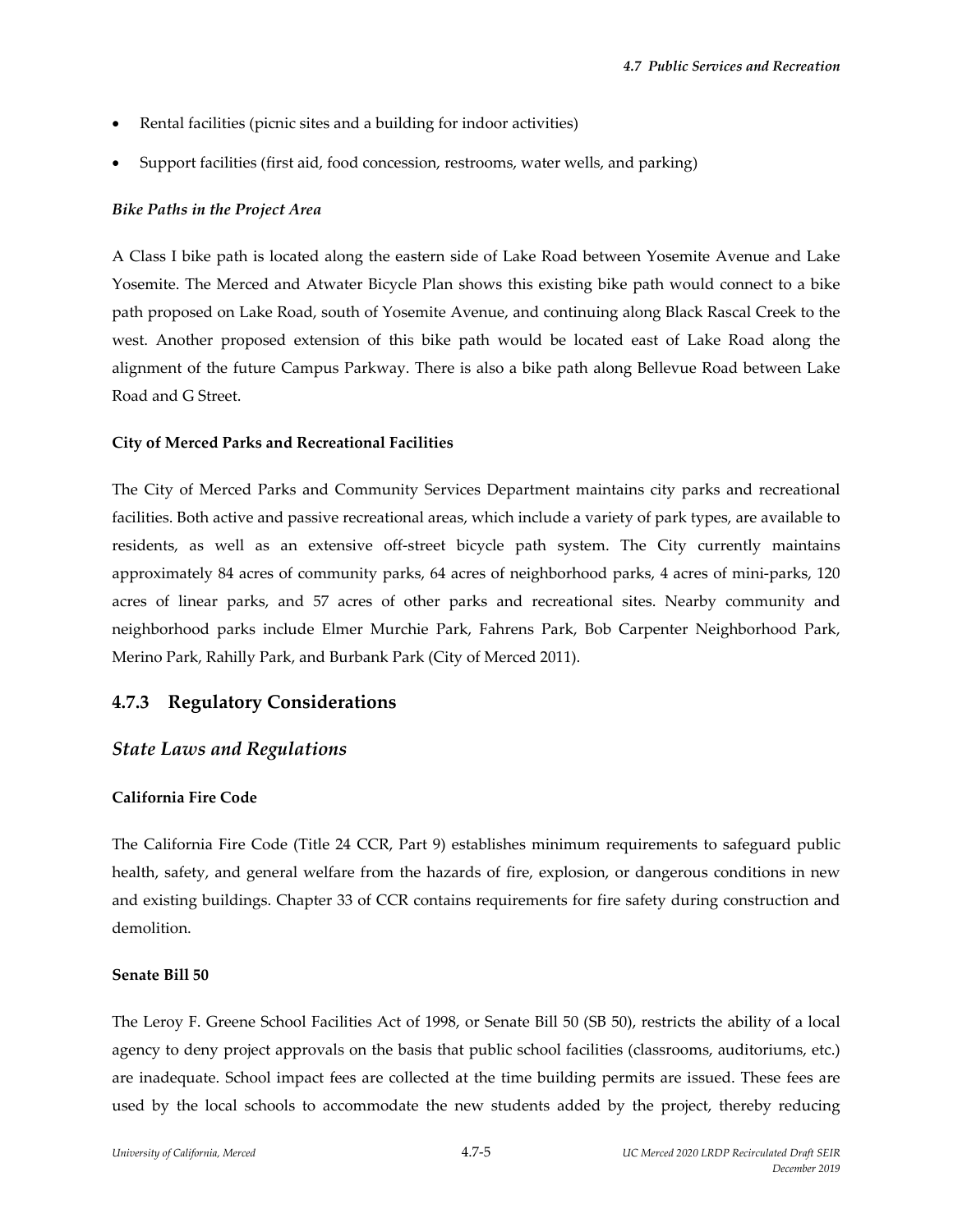potential impacts on schools to a less‐than‐significant impact. Payment of school fees is required by SB 50 for all new residential development projects and is considered full and complete mitigation of school impacts.

#### **Quimby Act**

California Government Code Section 66477, Subdivision Map Act, referred to as the Quimby Act, permits local jurisdictions to require the dedication of land and/or the payment of in‐lieu fees solely for park and recreation purposes. The required dedication and/or fee are based on the residential density, parkland cost, and other factors. Land dedicated and fees collected pursuant to the Quimby Act may only be used for developing new, or rehabilitating existing, park or recreational facilities. The maximum dedication and/or fee allowed under current state law is equivalent to providing 3 acres of park land per 1,000 persons, unless the park acreage of a municipality exceeds that standard, in which case the maximum dedication is 5 acres per 1,000 residents (County of Merced 2004).

## *Local Plans and Policies*

All of the development under the 2020 LRDP would be located on the campus which is owned by the University. None of the City and County plans and policies related to public services and recreation are applicable to campus projects.

#### **4.7.4 Impacts and Mitigation Measures**

## *Significance Criteria*

This SEIR uses significance criteria derived from Appendix G of the *State CEQA Guidelines*. For the purposes of this SEIR, impacts on public services and recreation would be significant if implementation of the 2020 LRDP would:

- Result in substantial adverse physical impacts associated with the provision of new or physically altered governmental facilities, or the need for new or physically altered facilities, the construction of which could cause significant environmental impacts, in order to maintain acceptable service ratios, response times or other performance objectives for any of the following public services:
	- Fire protection
	- Police protection
	- Schools
	- Parks
	- Other public facilities such as libraries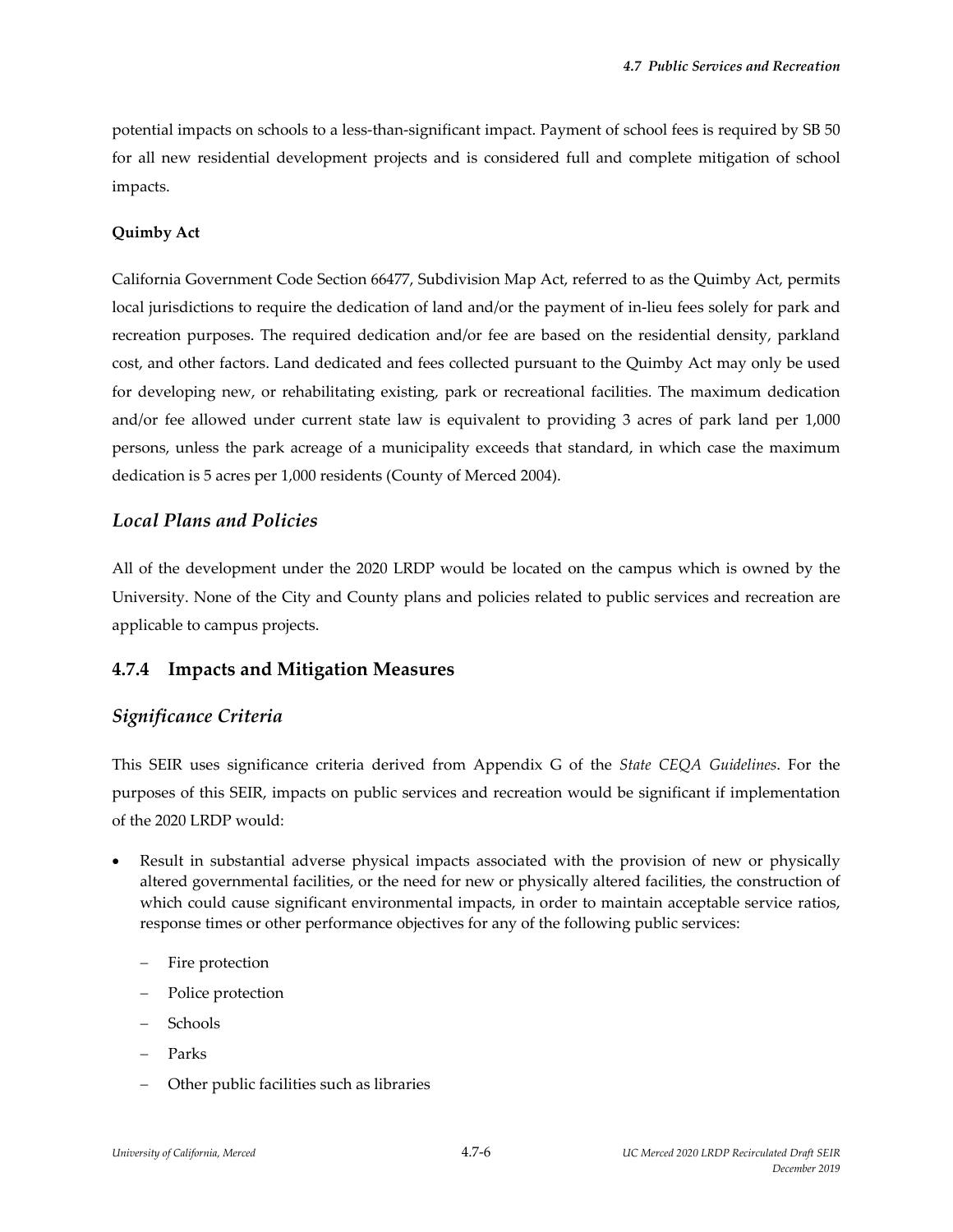- Increase the use of existing neighborhood and regional parks or other recreational facilities such that substantial physical deterioration of the facility would occur or be accelerated; or
- Include recreational facilities or require the construction or expansion of recreational facilities, which might have an adverse physical effect on the environment.

### *Issues Not Discussed Further*

All of the CEQA checklist items listed above are addressed in the analysis below.

## *Methodology*

The full development of the campus under the 2020 LRDP was used to analyze impacts to public services and recreational facilities. Public service providers in the Merced region were contacted to determine current operational service levels and whether there are existing service deficiencies. The proposed project's demand for public services was determined and compared to service providers' ability to meet the anticipated project‐related demand with existing or planned facilities.

## **4.7.5 LRDP Impacts and Mitigation Measures**

# **LRDP Impact PUB‐1: Implementation of the 2020 LRDP would increase demand for law enforcement services and would require the construction of new facilities but the impacts from construction would be less than significant with mitigation. (***Less than Significant***)**

The 2009 LRDP EIS/EIR analyzed the potential for campus development under the 2009 LRDP to result in substantial demand for law enforcement services. The analysis under Impact PUB-1 in the 2009 LRDP EIS/EIR was based on the assumption that campus enrollment would increase to 25,000 students by 2030 and that the campus would also have an employee population of 6,560 faculty and staff for a total of 31,560 persons by 2030. Based on the fact that the University would add staff as the campus needs grow and that the campus had adequate land to expand the police station if needed, the EIS/EIR concluded that the impact related to law enforcement would be less than significant.

As noted in **Section 3.0, Project Description**, UC Merced is now expected to grow at a slower pace than originally anticipated, adding no more than 5,300 additional students between 2020 and 2030, such that by 2030, the enrollment level is expected to be 15,000 students, and the faculty and staff projection for 2030 is also substantially lower than previously projected and analyzed in the 2009 LRDP EIS/EIR. In light of this change in the proposed project and the conditions in which it would be implemented, a revised analysis of the project's impact on law enforcement is presented below.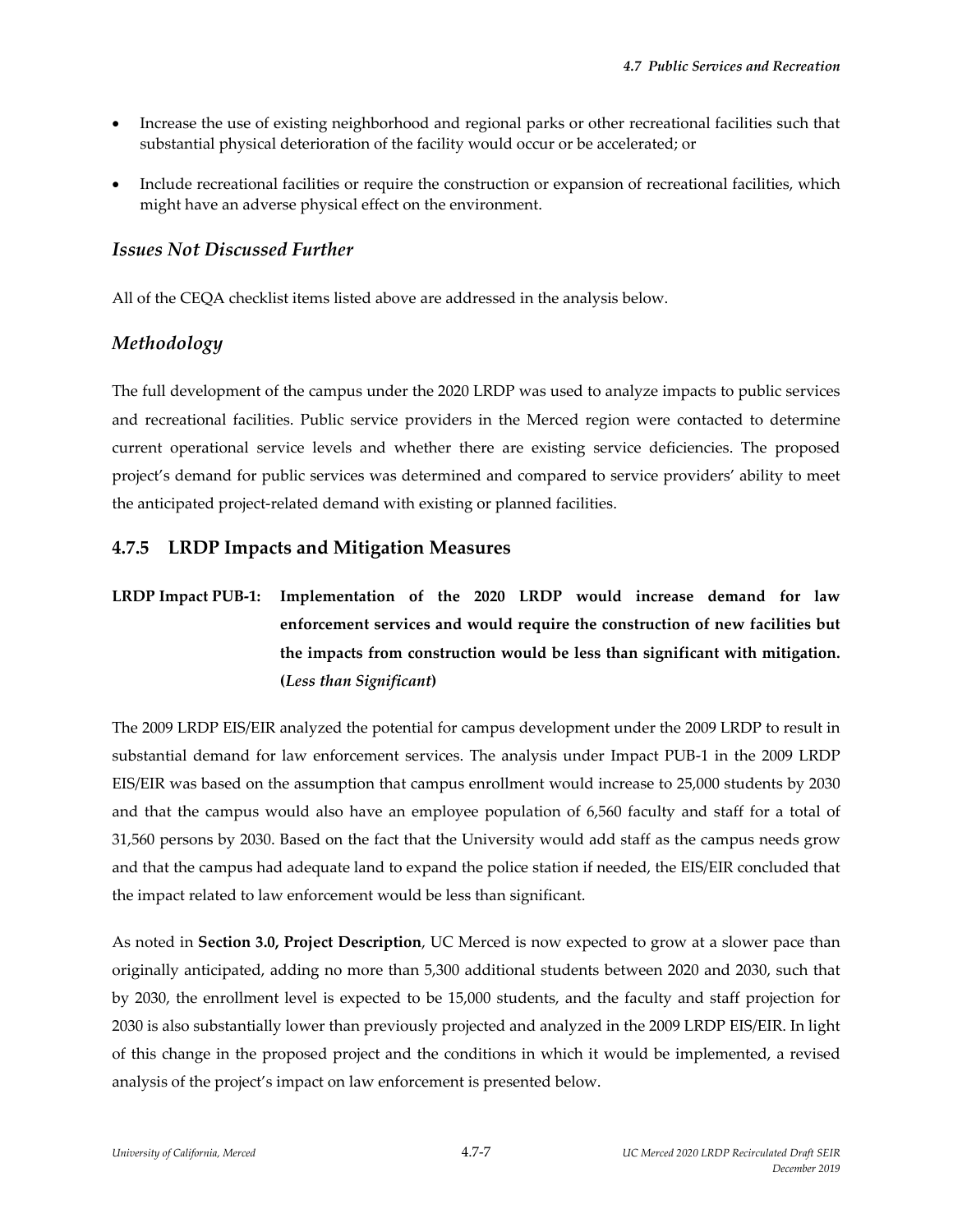As described above, the UC Merced campus is served by the UC Merced Police Department. The UC Merced Police Department would expand service as development of the campus continues. To maintain the right staffing level, about 30 sworn officers would be required at full campus development. Based on the experience at other UC campuses, adequate staff will be provided on the campus. The 2020 LRDP land use diagram includes adequate land for the expansion of the Campus police station as needed. The environmental consequences of developing campus facilities, including additional police facilities, on land designated CMU in the 2020 LRDP are evaluated in other sections of this SEIR and would be mitigated to the greatest extent feasible by the mitigation measures included in this SEIR. For reasons presented above, the impact of implementation of the 2020 LRDP related to police facilities and services would be less than significant.

With respect to small-scale projects that may be located within lands designated CMU, CBRSL or ROS, due to the location, small size, and nature of these projects, they would not cause the campus population to increase and thereby affect police services. To the extent a small project would add employees to the campus, those new employees are accounted for in the campus population increase analyzed above. For the same reasons that are set forth above, the impact of small‐scale projects on police services would be less than significant.

**Mitigation Measures:** No mitigation is required.

l

# **LRDP Impact PUB‐2: Implementation of the 2020 LRDP would increase demand for fire protection services and could require an expansion of an existing fire station or the construction of a new facility, but the impacts from construction would be less than significant with mitigation. (***Less than Significant***)**

As noted above, the campus is jointly served by the County of Merced Fire Department and Cal Fire. The nearest County fire station is the McKee Fire Station 85, which currently has one paid fire fighter to staff its one Type II engine and a volunteer company (through County of Merced Fire Department, responding to 40‐60 percent of calls per year) (Gladwin 2019). The County Fire Department response standard for a building fire is a "2 in, 2 out" standard, i.e., in responding to building fires, the department requires that there be two fire fighters available outside and 2 fire fighters available to go inside the building. The County Fire department responds to incidents at UC Merced with its engine company out of Fire Station 85, supplemented by a ladder truck from the Atwater fire station (as needed) and PCFs (Krippner 2019). The University and the County have reached an agreement to increase staffing at Fire Station 85 to a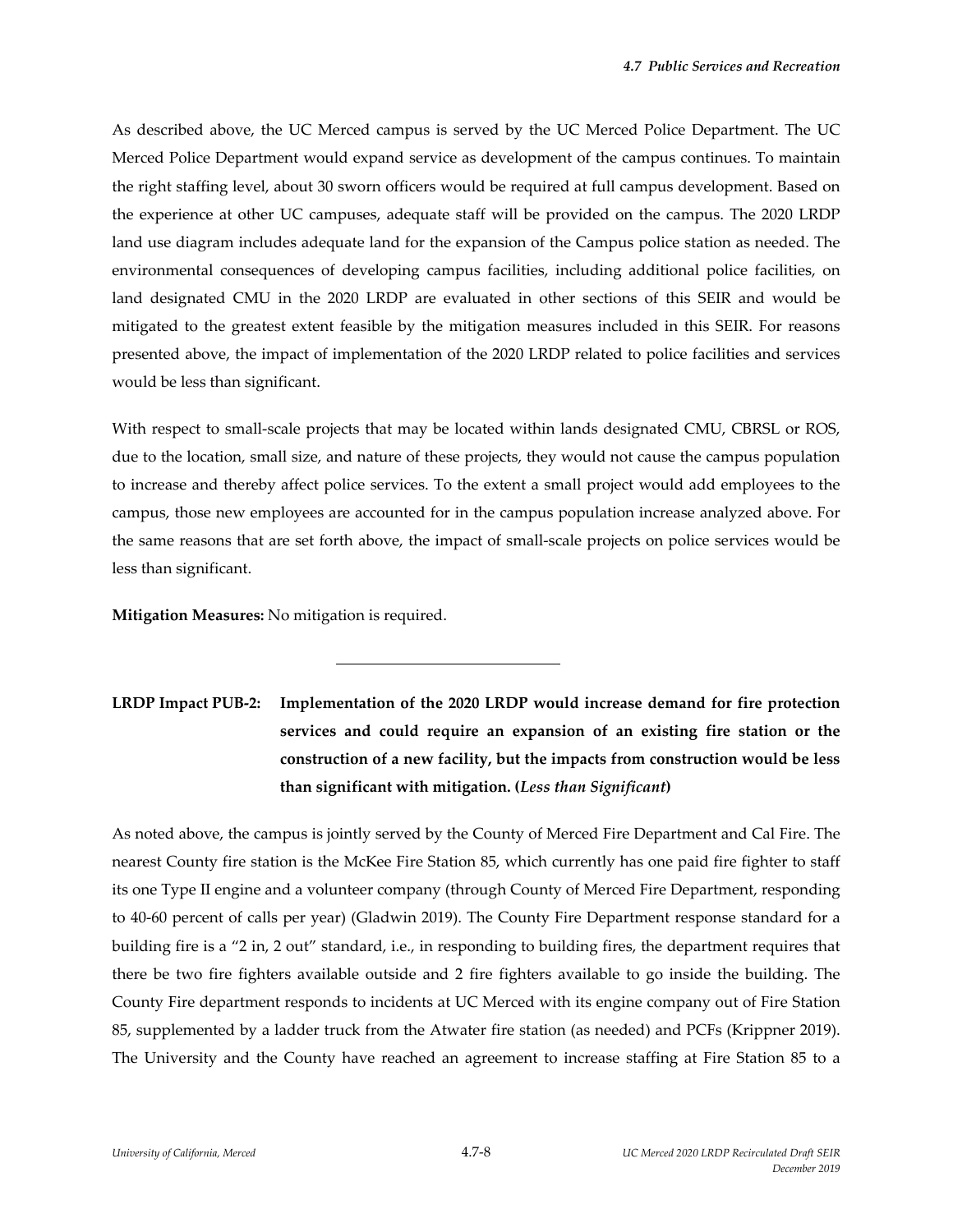minimum of two paid fire fighters 24 hours per day, seven days a week, thereby increasing the station's capacity to serve the campus in the near term.

As noted in **Section 3.0**, the 2020 LRDP is not a specific development project but a long-range development plan to guide campus growth and development over the next 10 years. The 2020 LRDP would support the development of new buildings on the campus to accommodate the projected growth in enrollment and employment at the campus. The 2020 LRDP is similar to a general plan in that it focuses on designating land uses for portions of the campus. It does not specify densities or development standards, and the University has the discretion to develop the land at densities that are consistent with its specific programmatic needs. The scale and density of future phases of campus development are not known at this time. The scale and density of future campus development would be determined by the specific programmatic needs of the campus as well as available funding. What can be reasonably projected at this time is that as campus enrollment increases to 15,000 students between 2020 and 2030, there would be an accompanying increase in building space on the campus, which the 2020 LRDP projects will be on the order of about 1.83 million gsf of additional space, and more mid‐rise buildings would be added to the campus. The growth in both enrollment and building space would occur incrementally over the planning horizon of the 2020 LRDP. Therefore, there would not be an immediate need for increased fire service or additional resources from the fire department. However, as building space and campus population increase over time, there would be an incremental increase in fire or EMTrelated emergencies and therefore in the need for expanded fire service than the campus requires at the present time. The additional fire protection services needed could include additional equipment and/or staffing to meet response time and other performance standards adopted by the County or any other entity that would provide fire protection services, although precise estimates of additional staffing and equipment that would be needed cannot be developed at this time. As CEQA is concerned with the impacts on the environment, any additional demand for equipment and staffing to serve the campus growth to comply with the performance standards would not, in itself, represent an environmental impact of the project. However, if the demand for staff and equipment results in the need for new or modified fire station facilities to house the additional staff and/or equipment, the environmental impacts from fire station construction would need to be evaluated and disclosed.

Fire service to the expanded campus could be provided under one of the following options: (1) continuing to contract with Merced County Fire Department at the current or expanded level of service; (2) contracting with Merced City Fire Department for fire protection services; (3) constructing an on‐site UC Merced Fire Department; or (4) contracting with a private fire protection service entity.

If UC Merced were to contract with the County for a higher level of service, an expansion of the County fire station may be required to serve the expanded campus. It is anticipated that should the expansion of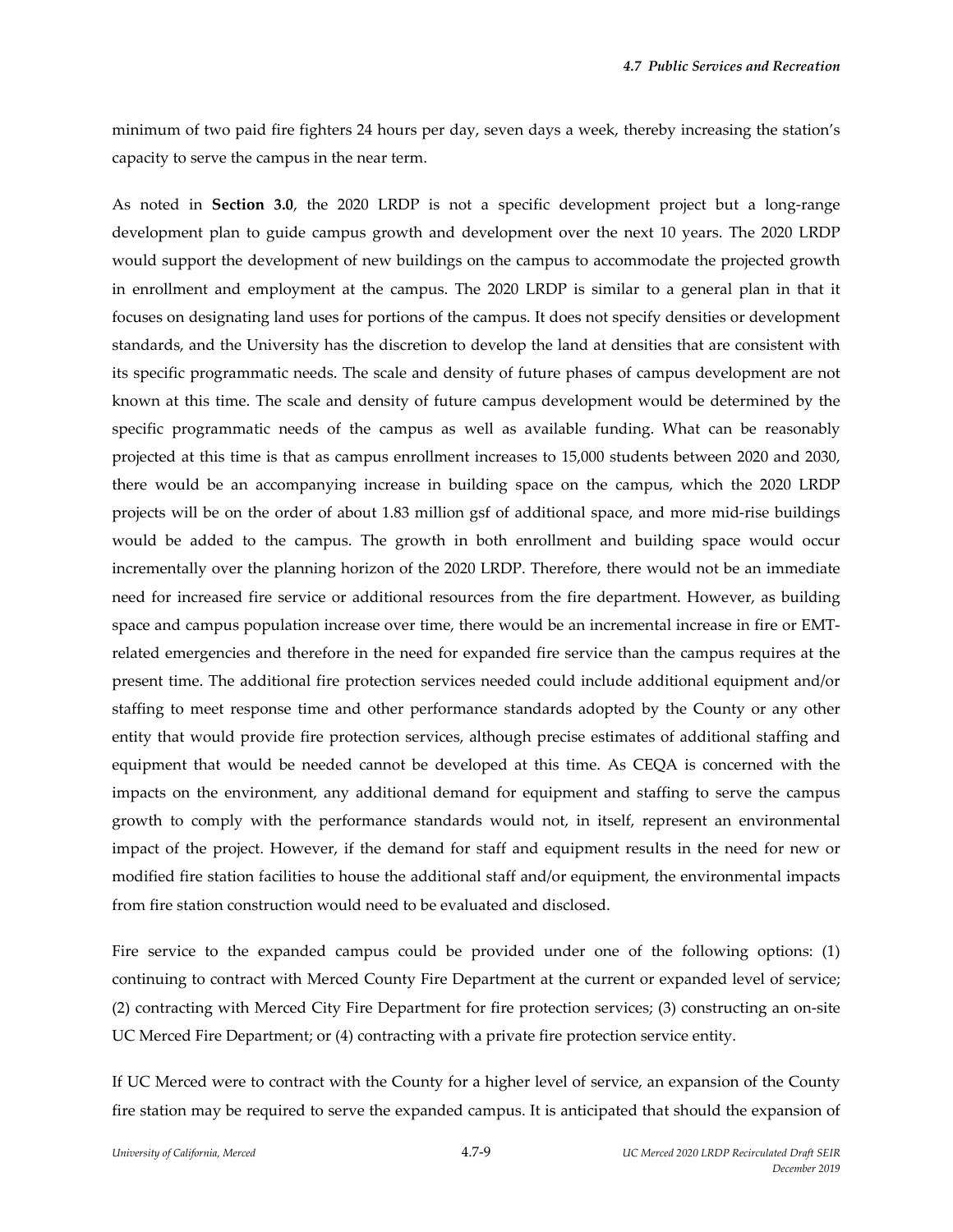the nearest fire station (Fire Station 85) be needed, the County will complete CEQA documentation for any expansion that is proposed. Based on a review of the current condition at Fire Station 85, there appears to be vacant land available at the fire station to expand the facility. Furthermore, the area of expansion on the site is either paved (parking lot or driveway) or is previously disturbed or landscaped. Consequently, any expansion of the fire station would be unlikely to affect sensitive biological and cultural resources. To the extent that construction noise could affect birds nesting in nearby trees, it is anticipated that the County would comply with the California Fish and Game Code and ensure that pre‐ construction surveys are conducted and precautions are taken to avoid significant impacts on nesting birds. Similarly, while cultural resources are not expected to be affected by the expansion at this site due to previous disturbance, should cultural resources be encountered during construction, the County would implement mitigation measures, which would reduce the impact to a less than significant level. Similarly, the County would implement standard noise and construction emissions and dust minimization measures to minimize construction‐phase noise and air quality impacts. Therefore, the impacts from an expansion of the existing fire station are expected be less than significant or less than significant with mitigation. To the extent that Merced County Fire Department determines that it would not expand the existing station and instead build a new station to serve future development, including the expanded campus, where a new fire station would be located is not known at this time and the environmental impacts from its development cannot be analyzed. However, according to the Merced County 2030 General Plan PEIR, should new fire stations be constructed, their impacts would be less than significant because of the policies included in the General Plan and the County's environmental review process which would require mitigation if significant impacts are identified (Merced County 2013) (for a more detailed discussion, see **Cumulative Impact C‐PUB‐2** below). If an existing County fire station is expanded or a new one is constructed by the County and significant environmental impacts requiring mitigation are identified by the County, the University will pay for its fair share of the cost of mitigation.

While the University continues to work with the County for the provision of adequate fire service to the campus, if in the future the campus is served by the City of Merced Fire Department, the nearest City fire station is Station 55, located at 3520 Parsons Avenue, at the intersection of Parsons Avenue and Silverado Avenue. It is unclear whether the City would expand that fire station or construct a new fire station. However, based on the recommendations in the Standards of Coverage Assessment completed by the City Fire Department in 2018, the City should initiate planning for an additional fire station to serve existing and future development generally north of Merced College and within the City's current/projected sphere of influence (SOI). The Standards of Coverage Assessment also recommends that as strategic planning and fiscal resources permit, the Department and City should consider a second ladder truck in the north/northeast section as the City continues to expand in that direction toward UC Merced. The City should consider exploring a shared‐cost fire and EMS partnership with UC Merced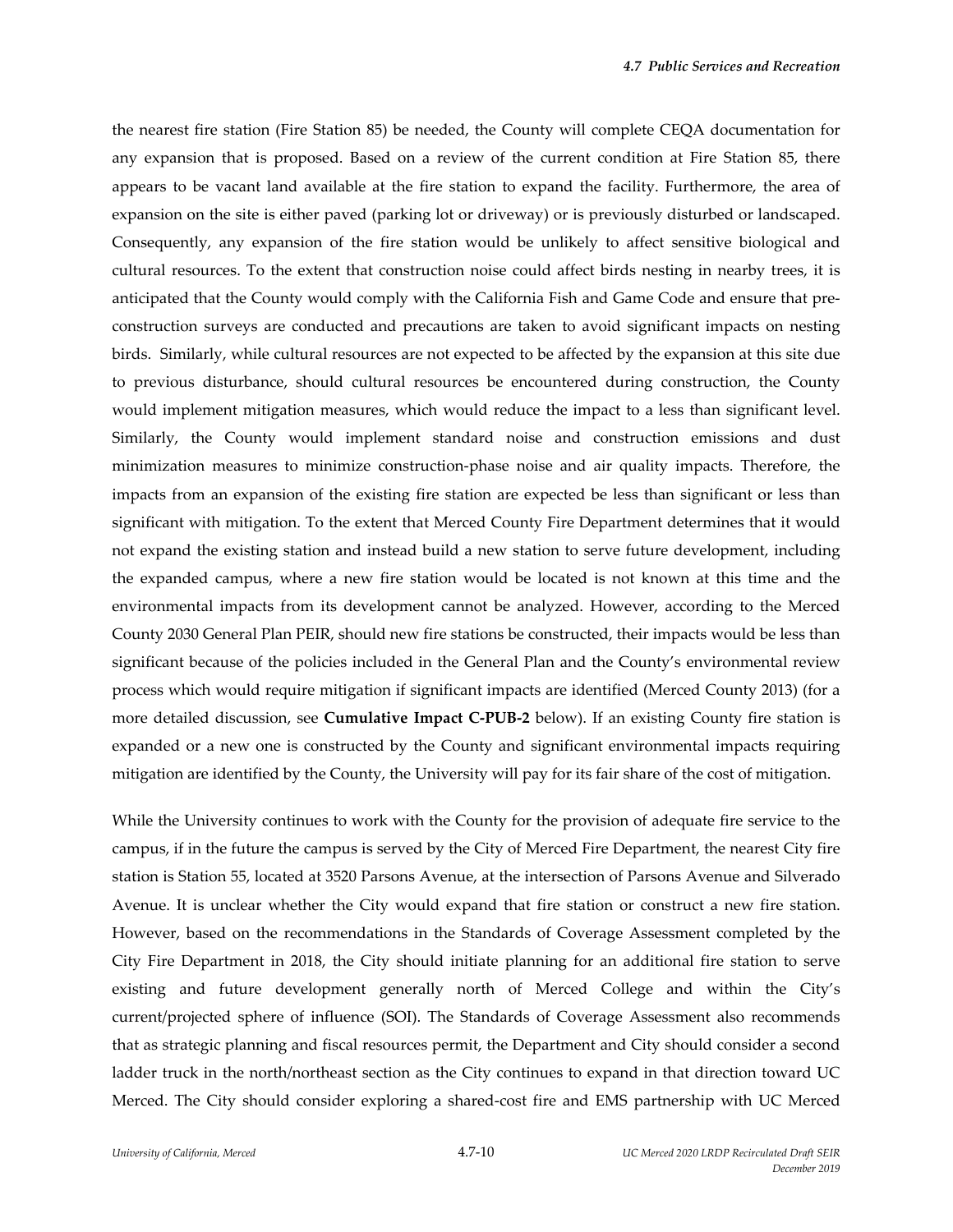(Citygate Associates 2018). The recommendations in the assessment are consistent with the City's General Plan which also identified the need for more fire stations to serve growth in the northern portion of the City and in the City's SOI. According to the City of Merced Vision 2030 General Plan EIR, "As the City continues to grow in population and area there would be increased demand for fire and emergency medical protection, and the fire protection system will have to change if it is to maintain this response time standard. This would require two existing stations to be relocated and five new facilities with personnel and equipment to be added to the system. The actual location of new and expanded facilities will depend on the pattern of growth that occurs in the City limits and proposed SUDP/SOI, which is not known at this time." However, according to the General Plan EIR, should new fire stations be constructed, their impacts would be less than significant because of the policies included in the General Plan and the City's environmental review process which would require mitigation if significant impacts are identified (for a more detailed discussion, see **Cumulative Impact C‐PUB‐2** below). If an existing City fire station is expanded or a new one is constructed and significant environmental impacts requiring mitigation are identified by the City, the University will pay for its fair share of the cost of mitigation.

If a fire station were to be constructed on the campus, it would be located in a CMU designated land use area. Construction of this on‐campus facility could result in environmental impacts. These impacts would be analyzed in a project-specific analysis but are expected to be less than significant with the implementation of the 2020 LRDP mitigation measures set forth in other sections of this SEIR and in the 2009 LRDP EIS/EIR.

With regard to the option of UC Merced contracting with a private fire protection service entity, not enough information is available at this time to determine whether a new for expanded fire station would be needed and no further analysis is feasible.

Although CEQA does not require this SEIR to analyze fire operational metrics such as response times (as they do not constitute environmental impacts), it is noted that the 2020 LRDP does not propose off‐ campus circulation system changes that could affect the County or the City's fire department response time in the vicinity of and to the campus. No modifications to Lake Road, such as termination of access via Lake Road, would be made in connection with the proposed LRDP as the University does not own or control Lake Road. With regard to the concern that increased response times could result due to congestion at Bellevue/Lake intersection, please see the traffic analysis for this intersection in **Table 4.8‐8** in **Section 4.8, Transportation**. This intersection would continue to operate acceptably (LOS B) in the AM peak hour in 2030 even with the implementation of the 2020 LRDP. While the intersection would degrade to LOS F in the PM peak hour, the traffic improvements identified for this intersection would improve intersection operations in the PM peak hour to LOS B (see Table 4.9-9). Furthermore, as stated under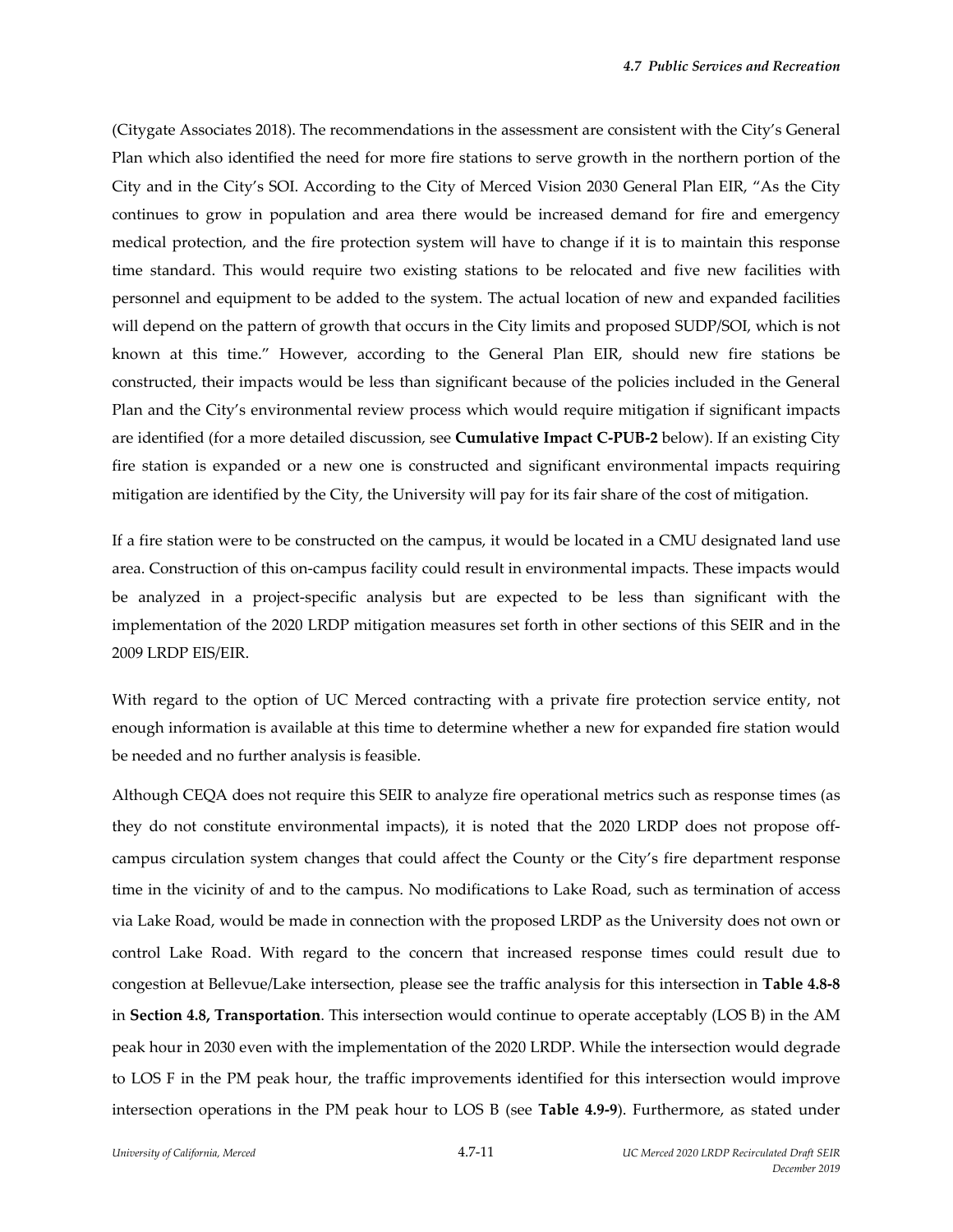LRDP Mitigation Measure TRANS‐1, since this intersection directly serves the campus, the University will be responsible for the entire cost of improvements at this intersection. Therefore, the University will ensure that unacceptable congestion does not occur at this intersection, and fire department response times are not adversely affected.

In summary, for reasons presented above, the impact on fire facilities and services from implementation of the 2020 LRDP would be less than significant.

With respect to small-scale projects that may be located within lands designated CMU, CBRSL or ROS, due to the location, small size, and nature of these projects, they would not result in a substantial increase in the need for fire services. To the extent a small project would require additional fire services, that demand is accounted for in the analysis above. For the same reasons that are set forth above, the impact of small‐scale projects on fire services would be less than significant.

**Mitigation Measures:** No mitigation is required.

l

## **LRDP Impact PUB‐3: Implementation of the 2020 LRDP would increase enrollment in local public schools but would not require construction of new facilities. (***Less than Significant)*

The 2009 EIS/EIR analyzed the potential for campus development under the 2009 LRDP to result in an increase in enrollment in the local public schools. The analysis under Impact PUB‐3 in the 2009 LRDP EIS/EIR was based on the assumption that campus enrollment would increase to 25,000 students by 2030 and that the campus would also have an employee population of 6,560 faculty and staff for a total of 31,560 persons. The EIS/EIR concluded that the impact related to schools would be less than significant. As noted above, UC Merced is now expected to grow at a slower pace than originally anticipated, such that by 2030, the enrollment level is expected to be 15,000 students, and the faculty and staff projection for 2030 is also substantially lower than previously projected and analyzed in the 2009 LRDP EIS/EIR. In light of this change in the proposed project and the conditions in which it would be implemented, a revised analysis of the project's impact on local schools is presented below.

Continuing development of the campus would generate a demand for primary and secondary educational facilities. As stated in **Section 3.0, Project Description**, no faculty or staff housing would be built on the campus. The 2020 LRDP does not plan for any student family housing on the campus. Therefore, no student households would live on the campus and the on-campus resident student would also not generate primary or secondary school‐age students. As shown in **Table 4.6‐8**, **Campus Student**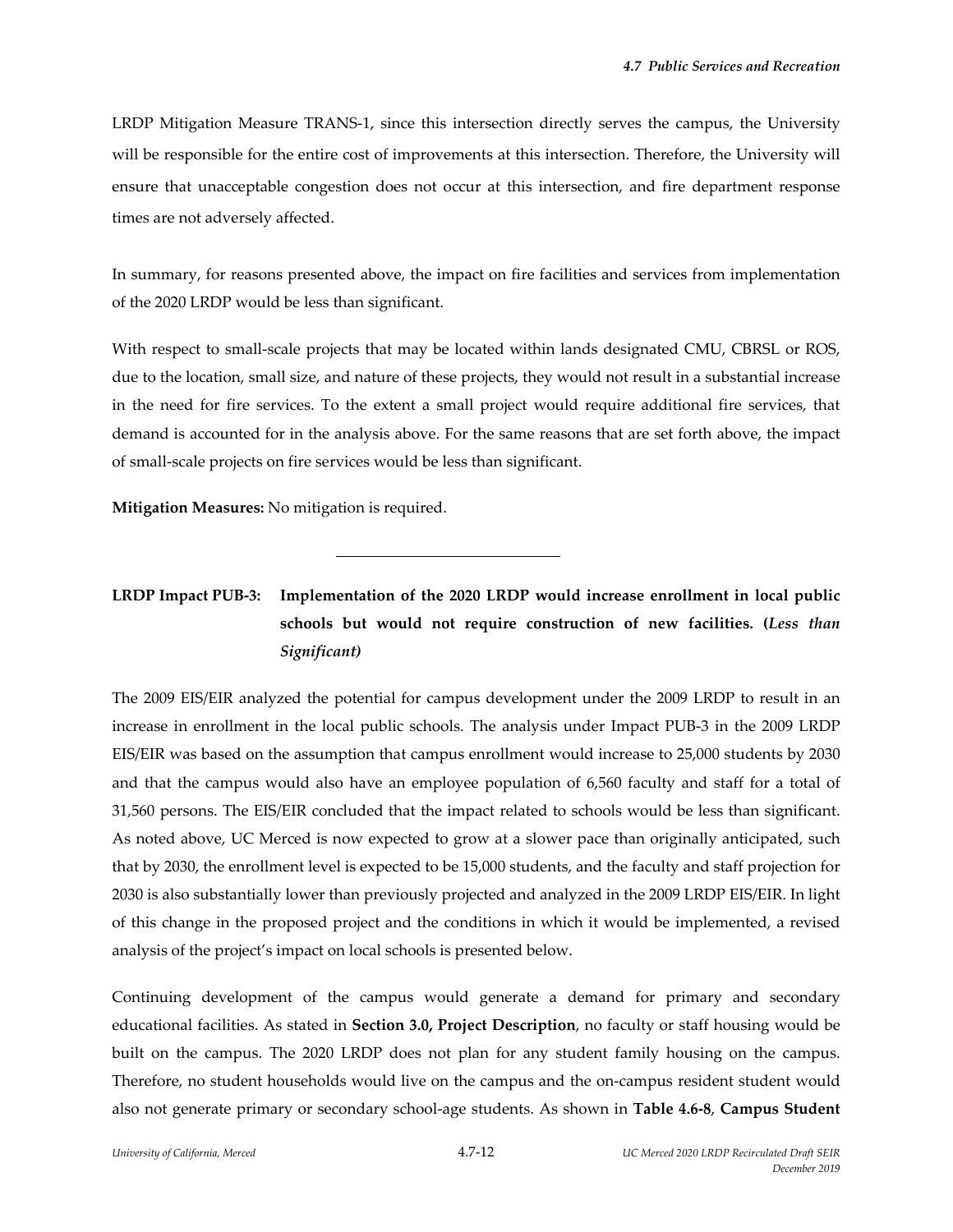**Population and Employees**, in **Section 4.6, Population and Housing**, enrollment is anticipated to increase by 5,300 students between 2020 and 2030. These students would be from the City of Merced, greater Merced County, and other parts of the state and country. For purposes of the analysis in **Section 4.6**, it is conservatively assumed that all students would be from outside Merced County. Between 2020 and 2030, faculty at UC Merced is anticipated to increase by 346 persons and staff is anticipated to increase by 785 persons, for a total employment increase of 1,311 persons. Faculty and staff that are hired could already be living in the City of Merced and/or greater Merced County at the time of hire. However, for purposes of the analysis in this SEIR, it was assumed that all new faculty would relocate from outside the area while half of staff would relocate from outside the area (half of the new staff would be local hires). Based on these assumptions, approximately 739 new employees would relocate from outside the area. It is assumed that 10 percent of students would have families (530 students with families) and all faculty and staff population relocating from outside the area would also be accompanied by dependents.

These 530 student households and 739 faculty and staff households would generate school‐age children who would attend area schools. University-specific student generation rates were used to estimate the number of school‐age children that would be associated with families living off‐campus (UC Merced 2009). As shown in **Table 4.7‐1, School‐Age Children Associated with Buildout under the 2020 LRDP,** approximately 900 school‐age children (630 K–8 students and 270 high school students) would be associated with these student, faculty, and staff households.

| <b>Housing Units1</b>             | K-8 Student Generation Rate  | <b>Total Students Generated</b> |
|-----------------------------------|------------------------------|---------------------------------|
| 530 Student Families              | 0.496                        | 263                             |
| 739 Employees                     |                              | 367                             |
| <b>Total K-8 Students</b>         |                              | 630                             |
| <b>Housing Units</b>              | 9–12 Student Generation Rate | <b>Total Students Generated</b> |
| 530 Student Families              | 0.213                        | 113                             |
| 739 Employees                     |                              | 157                             |
| <b>Total High School Students</b> |                              | 270                             |
| Total K-12 students generated     |                              | 900                             |

**Table 4.7‐1 School‐Age Children Associated with Buildout under the 2020 LRDP**

The approximately 900 K-12 students generated from campus growth under the 2020 LRDP would be dispersed throughout the City of Merced as well as in other Merced County communities and in Mariposa and Stanislaus Counties. As enrollment growth continues and employees are hired within the parameters of the 2020 LRDP, homes will concurrently be developed throughout the study area. Pursuant to SB 50, developers will be required to pay school impact fees as single-family homes or multi-family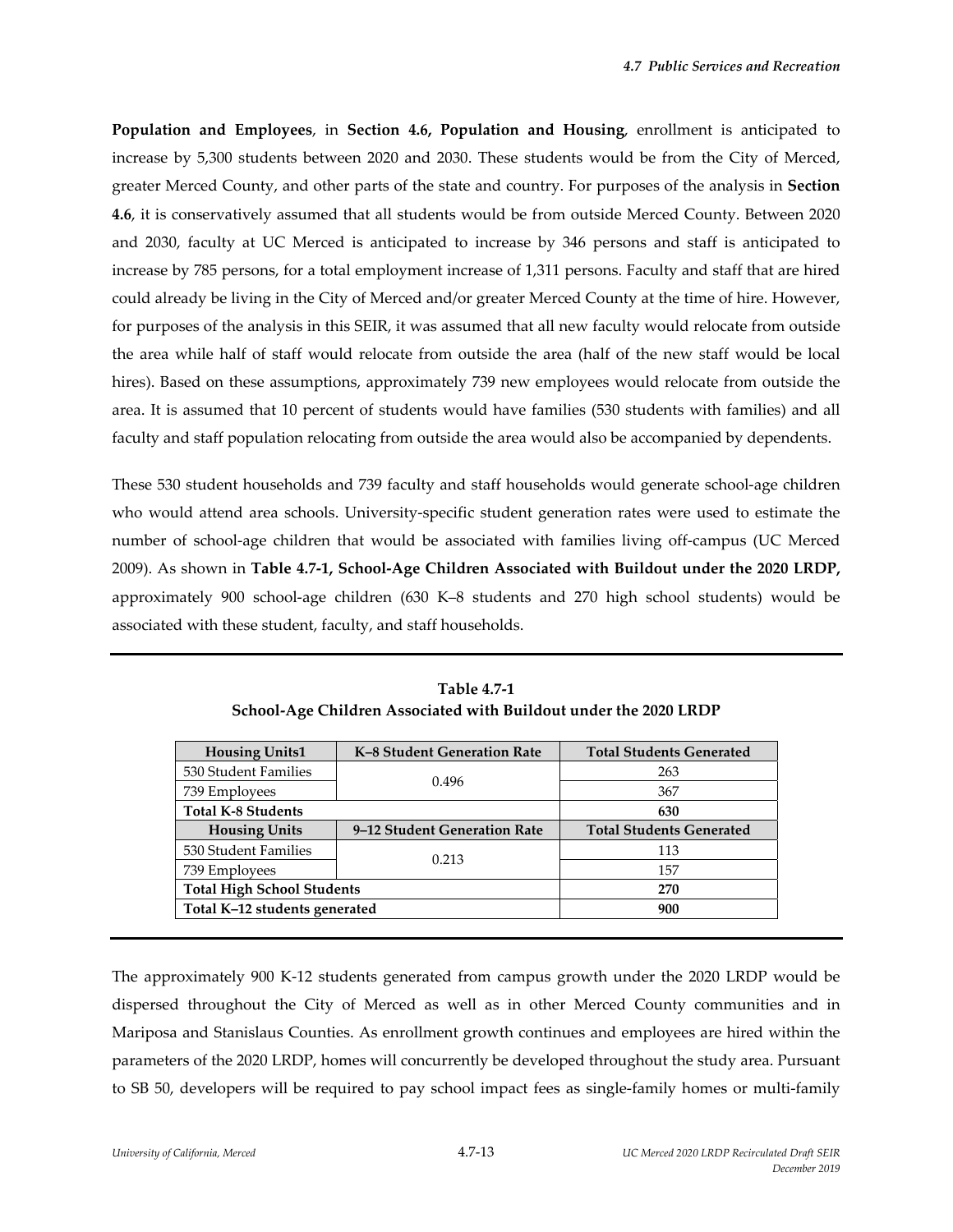units are constructed. School impact fees are considered full and complete mitigation for school impacts. Students, faculty, and staff that are homeowners would also pay property taxes a portion of which would go towards the funding local K‐12 public schools. Therefore, the impact related to schools would be less than significant.

With respect to small-scale projects that may be located within lands designated CMU, CBRSL or ROS, due to the location, small size, and nature of these projects, they would not cause the campus population to increase and thereby affect schools. To the extent a small project would add employees to the campus, those new employees are accounted for in the campus population increase analyzed above. For the same reasons that are set forth above, the impact of small‐scale projects on schools would be less than significant.

**Mitigation Measures:** No mitigation is required.

l

## **LRDP Impact PUB‐4: Implementation of the 2020 LRDP would not substantially increase demand for public libraries. (***Less than Significant***)**

The 2009 LRDP EIS/EIR analyzed the potential for campus development under the 2009 LRDP to result in an increased demand for public libraries. The analysis under Impact PUB-4 in the 2009 LRDP EIS/EIR was based on the assumption that campus enrollment would increase to 25,000 students by 2030 and that the campus would also have an employee population of 6,560 faculty and staff for a total of 31,560 persons. The EIS/EIR concluded that the impact related to libraries would be less than significant. As noted above, UC Merced is now expected to grow at a slower pace than originally anticipated. In light of this change in the proposed project and the conditions in which it would be implemented, a revised analysis of the project's impact on libraries is presented below.

The increased population associated with the 2020 LRDP would result in increased demand for public library services compared to existing conditions. However, the library system of the campus would continue to meet the needs of a modern research and teaching institution, and thus provide a large array of library services, would continue to be available to students, staff, and faculty of the campus, as well as the general public on a limited basis. Therefore, the impact on the City library system associated with implementation of the 2020 LRDP would be less than significant.

With respect to small-scale projects that may be located within lands designated CMU, CBRSL or ROS, due to the location, small size, and nature of these projects, they would not cause the campus population to increase and thereby affect libraries. To the extent a small project would add employees to the campus,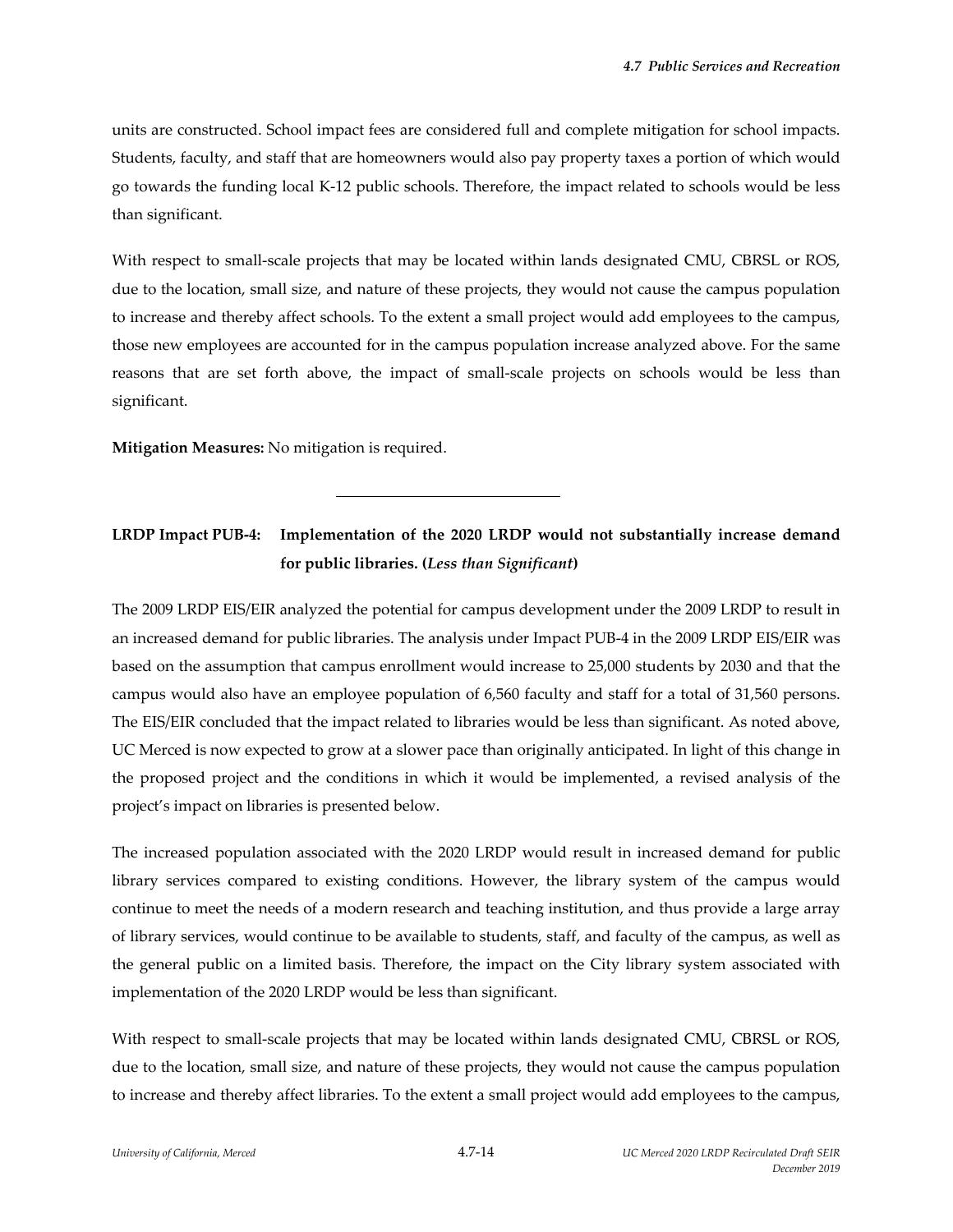those new employees are accounted for in the campus population increase analyzed above. For the same reasons that are set forth above, the impact of small‐scale projects on libraries would be less than significant.

**Mitigation Measures:** No mitigation is required.

l

## **LRDP Impact PUB‐5: Implementation of the 2020 LRDP would result in an increased demand for parks and recreational facilities but would not require the construction of new recreational facilities off site. (***Less than Significant)*

The 2009 LRDP EIS/EIR analyzed the potential for campus development under the 2009 LRDP to result in an increased demand for parks. The analysis under Impact PUB‐5 in the 2009 LRDP EIS/EIR was based on the assumption that campus enrollment would increase to 25,000 students by 2030 and that the campus would also have an employee population of 6,560 faculty and staff for a total of 31,560 persons. The EIS/EIR concluded that the impact related to parks would be less than significant. As noted above, UC Merced is now expected to grow at a slower pace than originally anticipated. In light of this change in the proposed project and the conditions in which it would be implemented, a revised analysis of the project's impact on parks is presented below.

The land use diagram in the 2020 LRDP assigns nine acres for Active Open Space (athletic facilities and fields) and 289 acres for Passive Open Space (large landscaped spaces). Of the 1,026 acres on the campus, approximately 29 percent are planned as active and passive open space. Many of these areas on the campus, including trails and bicycle paths, would also be available to the general population of the surrounding area.

Development of the campus under the 2020 LRDP would result in a residential campus population of about 7,200 students by 2030. No employees would reside on the campus. Recreational facilities and open space that would be developed on the campus would adequately serve the needs of the residential population, as well as the daytime population of the campus. Consequently, the population increase would not result in demand for the construction of off-site recreational facilities. Implementation of the 2020 LRDP would not trigger the construction of new parks or expansion of existing parks in areas outside of the campus. There would be no environmental impacts from the construction of new parks or expansion of existing parks off site.

The environmental impacts from the development of all campus lands, including those lands that would be developed with recreational facilities and open space, are addressed in the other sections of this SEIR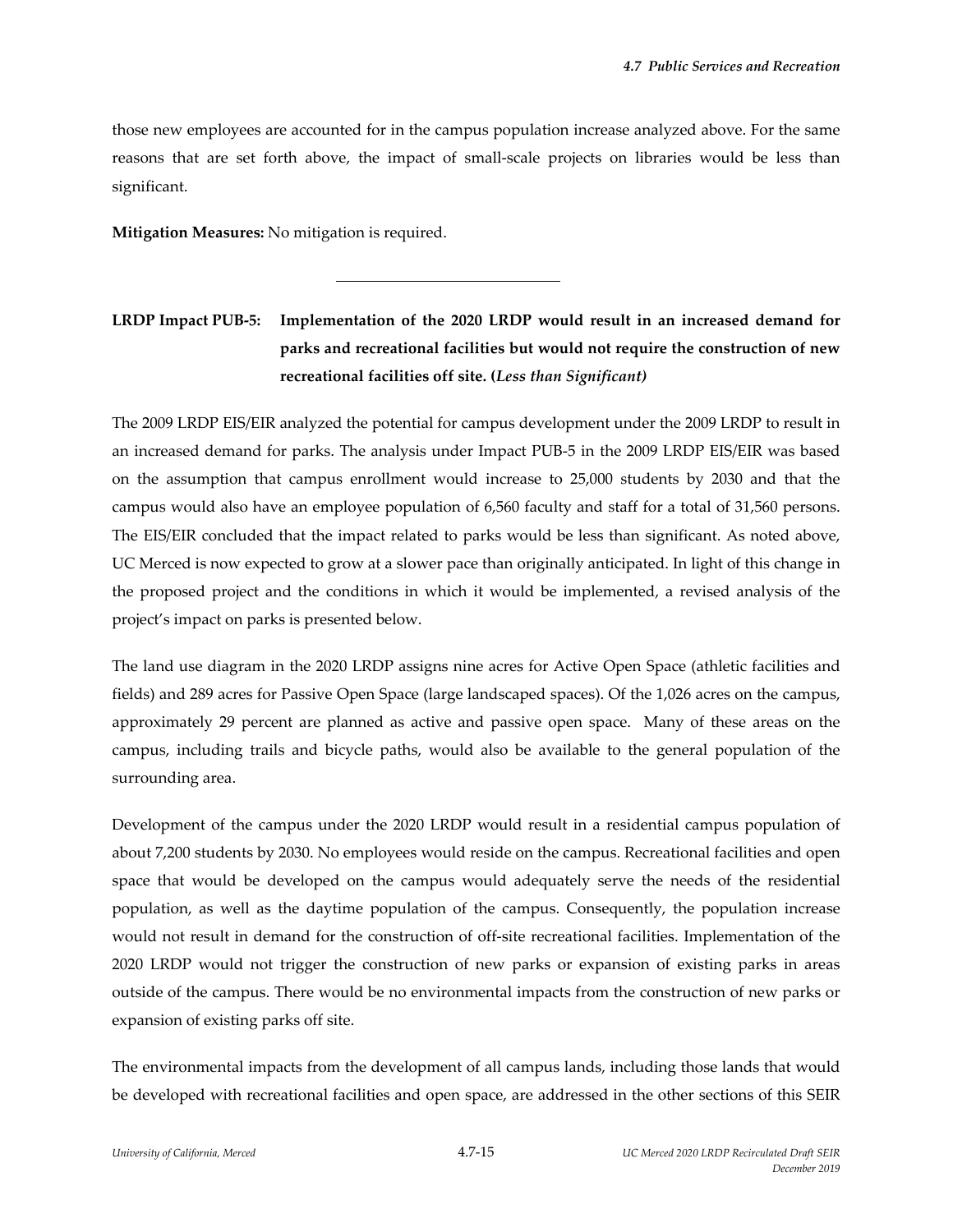and mitigated to the extent feasible by the mitigation measures included in this SEIR. The impact would be less than significant.

With respect to small-scale projects that may be located within lands designated CMU, CBRSL or ROS, due to the location, small size, and nature of these projects, they would not cause the campus population to increase and result in the need for recreation facilities. To the extent a small project would add employees to the campus, those new employees are accounted for in the campus population increase analyzed above. For the same reasons that are set forth above, the impact of small-scale projects on recreational facilities would be less than significant.

**Mitigation Measures:** No mitigation is required.

l

## **LRDP Impact PUB‐6: Implementation of the 2020 LRDP would increase the use of Lake Yosemite Regional Park which could accelerate physical deterioration of park facilities. (***Potentially Significant; Less than Significant with Mitigation***)**

As discussed under **LRDP Impact PUB‐5** above, adequate land for parks and recreational facilities is included in the campus land use diagram to serve the on-campus residential population. Therefore, implementation of the 2020 LRDP is not expected to result in the excessive usage of off‐site recreational facilities. However, due to the proximity of Lake Yosemite Regional Park to the campus and the range of unique water‐related recreational amenities offered at the regional park which would not be available on the campus, it is anticipated that new on‐campus student residents as well as faculty and staff would use the regional park. As stated in the 2009 LRDP EIS/EIR, there is no measure available to estimate the level of usage that would represent over usage and would result in a corresponding deterioration of the park facilities. However, because the park is currently at capacity during summer months, this SEIR conservatively assumes that the use of the park by the students could accelerate the physical deterioration of the park facilities and contribute to the need for new park facilities. Although it is anticipated that most of the increase in park facility use associated with the campus (i.e., during periods in which the school is in session (i.e., fall until late spring) would not coincide with the current peak park use which occurs during summer, nonetheless the deterioration of existing park facilities could be accelerated and is considered a potentially significant impact associated with implementation of the 2020 LRDP.

As noted in **LRDP Impact PUB‐5** above, the University will develop on‐campus recreational facilities, including shared use facilities such as on‐campus sports, recreational, and parking facilities, as part of the overall campus development. In addition, **LRDP Mitigation Measures PUB‐6a** through **PUB‐6c** are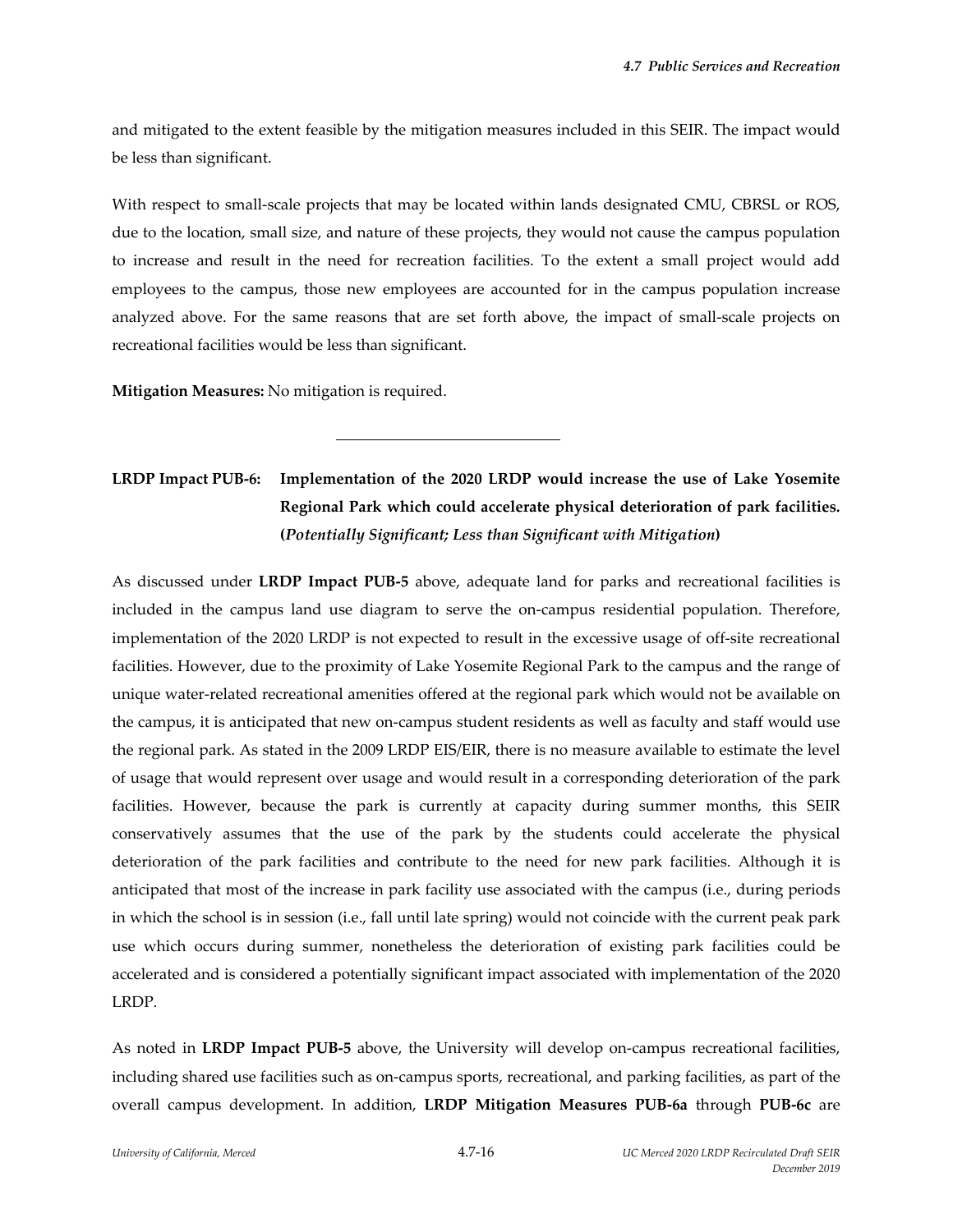proposed to reduce the impact from campus development to a less than significant level. These mitigation measures would focus on park improvements within the existing 298‐acre park site and would not extend any improvements into adjacent County‐owned lands that contain sensitive biological resources.

With respect to small-scale projects that may be located within lands designated CMU, CBRSL or ROS, due to the location, small size, and nature of these projects, they would not cause the campus population to increase and thereby affect regional park facilities. To the extent a small project would add a few employees to the campus, those new employees are accounted for in the analysis above. For the same reasons that are set forth above, the impact of small‐scale projects on the regional park would be less than significant with mitigation.

#### **Mitigation Measures:**

- **LRDP MM PUB‐6a:** UC Merced shall work with the County to avoid physical deterioration of existing facilities at Lake Yosemite Regional Park, and/or improve park facilities within the existing park site as necessitated by the increased uses associated with development of the campus.
- **LRDP MM PUB‐6b:** UC Merced will pay its fair share of the cost of necessary improvements to the regional park. UC Merced's share of funding will be based on the percentage that on‐campus residential population represents of the total population in eastern Merced County at the time that an improvement is implemented.
- **LRDP MM PUB‐6c:** In recognition of the sensitive resources present on lands immediately adjacent to the regional park, all regional park improvement projects that are implemented by the County within 250 feet of the park's eastern boundary pursuant to **LRDP Mitigation Measures PUB‐6a** and **PUB‐6b** above, will implement mitigation measures to avoid and minimize indirect effects on biological resources.

**Significance after Mitigation:** Implementation of these mitigation measures listed above would reduce the impact to a less than significant level. Furthermore, implementation of **LRDP Mitigation Measure PUB‐6c** would avoid any substantial secondary impacts of these improvements.

l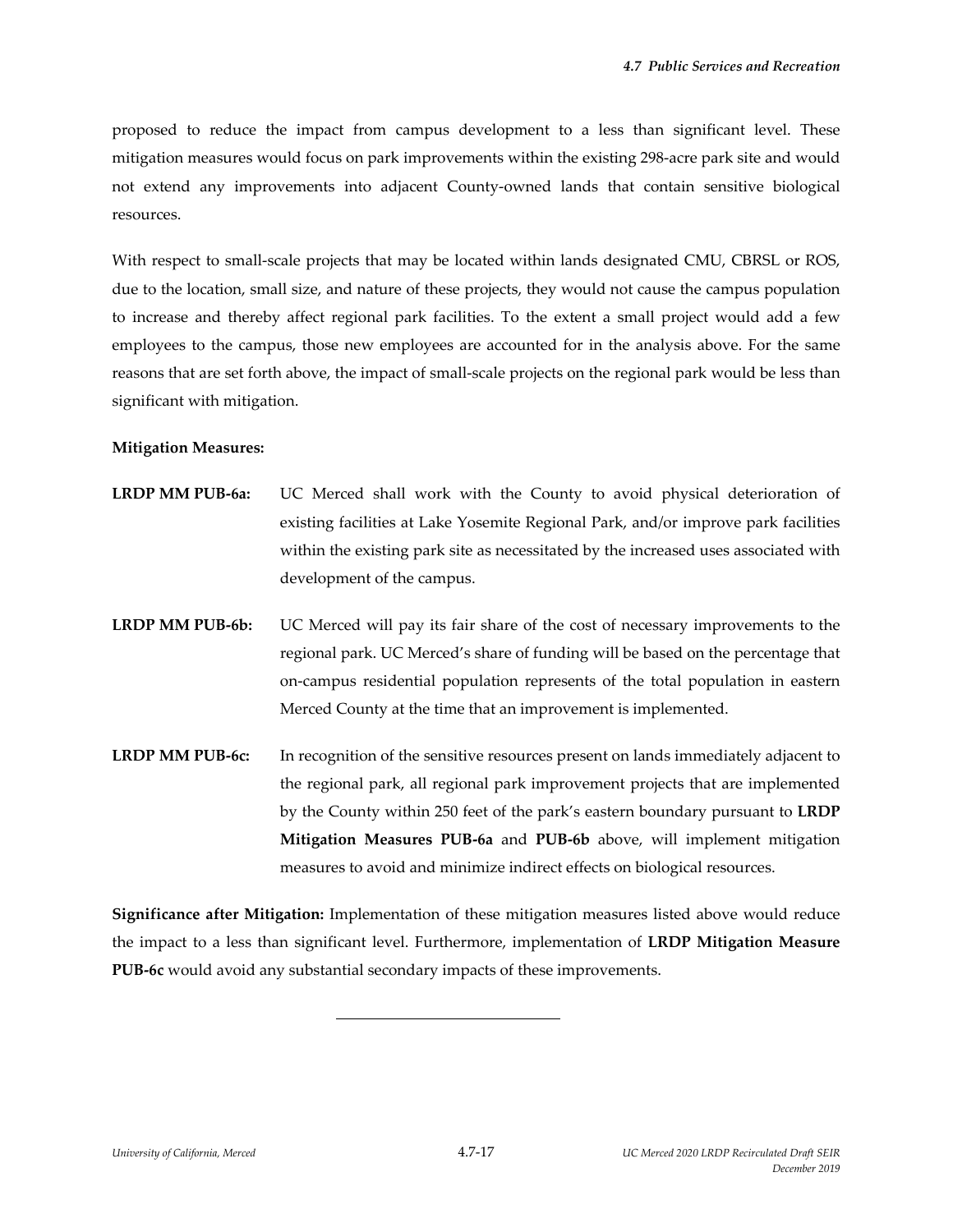## **4.7.6 Cumulative Impacts and Mitigation Measures**

# **Cumulative Impact C‐PUB‐1: Campus development under the 2020 LRDP, in conjunction with other past, present, and reasonably foreseeable future development in the project area, would result in increased need for law enforcement services, the provision of which would not result in a significant cumulative environmental impact. (***Less than Significant***)**

With the construction of new housing and expansion of businesses in Merced, the population of the City of Merced and the surrounding areas would continue to grow and the need for law enforcement in the region would proportionally increase. New staff and facilities would be needed to serve increased demand. It is unknown exactly where the facility expansions would occur to support the cumulative increase in population, though they would occur within urbanized areas where there is a concentration of population. In the future, as specific police services and facilities expansion or improvement projects are identified, additional project‐specific environmental analyses would be completed by the City or the County.

Campus development under the 2020 LRDP would be served by the UC Merced Police Department and would generally not result in an increased need for law enforcement services from the City Police Department or the County Sheriff's office. Therefore, implementation of the 2020 LRDP would not contribute to any cumulative impact related to law enforcement services. The impact would be less than significant.

**Mitigation Measures:** No mitigation is required.

l

**Cumulative Impact C‐ PUB‐2: Development of the campus under the 2020 LRDP, in conjunction with other past, present, and reasonably foreseeable future development in the project area, would generate an increased demand for fire protection services, the provision of which would not result in a significant cumulative environmental impact. (***Less than Significant***)**

As discussed above under **LRDP Impact PUB‐2**, under one of the options for fire service that UC Merced may pursue, the expanded campus would be served by the Merced County Fire Department. Under this option, the cumulative context would be existing and reasonably foreseeable development in unincorporated Merced County and the development on the campus. The cumulative effect of future growth and development in unincorporated Merced County on fire service is analyzed in the Merced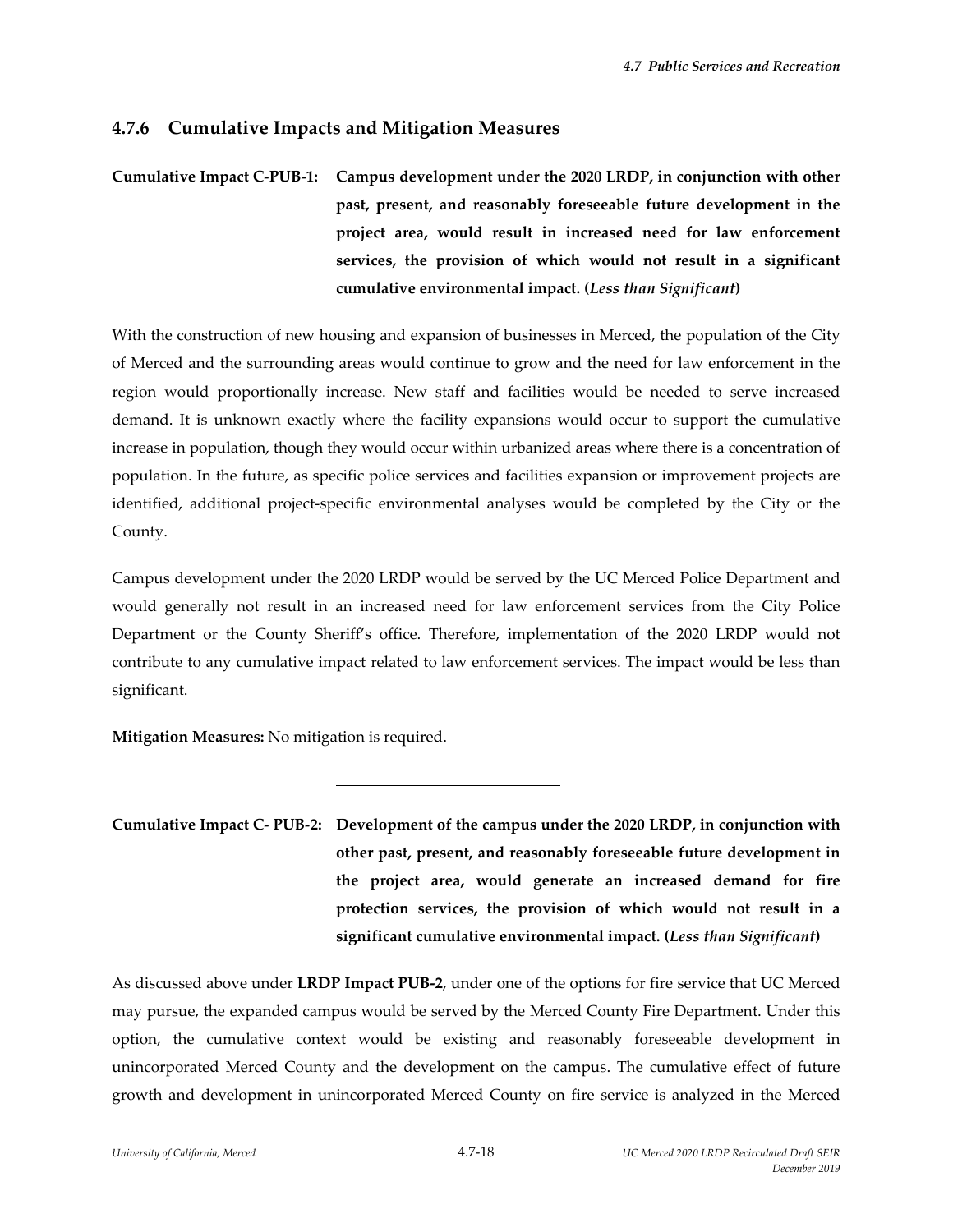County 2030 General Plan Program EIR (PEIR). The PEIR states that "The 2030 General Plan would result in future residential and commercial development leading to increased demands for fire protection and emergency response services. This increased demand would likely result in the construction of new or expanded facilities at unknown locations generally within cities' spheres of influence or designated urban communities. The 2030 General Plan also contains policies to avoid or reduce many adverse environmental effects that could occur with the construction of infrastructure necessary to serve planned growth. Additionally, future facility plans for new fire station facilities would be evaluated on a case-bycase basis, and undergo project‐level environmental review, which would ensure that the potential environmental effects of each new fire facility would be identified. Mitigation measures would also be identified." The PEIR further notes that "2030 General Plan policies to minimize the number of new or expanded facilities necessary to maintain adequate levels of service, as well as policies to reduce or avoid environmental effects, coupled with the required subsequent site-specific environmental review of new facilities, would ensure that the construction of new fire stations and other facilities would not result in reasonably foreseeable, substantial adverse physical effects at a programmatic level, thereby resulting in a less‐than‐significant impact" (County of Merced 2013). Furthermore, as noted under **LRDP Impact PUB‐2** above, if an existing County fire station is expanded or a new one is constructed by the County and significant environmental impacts requiring mitigation are identified by the County, the University will pay for its fair share of the cost of mitigation.

As discussed above under **LRDP Impact PUB‐2**, under one of the options for fire service that UC Merced may pursue, the expanded campus would be served by the City of Merced Fire Department. The City of Merced also analyzed both the General Plan-level and cumulative impacts on fire service from the development of the city consistent with the Merced 2030 Vision General Plan. The General Plan EIR states that "As the City continues to grow in population and area there would be increased demand for fire and emergency medical protection, and the fire protection system will have to change if it is to maintain this response time standard. This would require two existing stations to be relocated and five new facilities with personnel and equipment to be added to the system. The actual location of new and expanded facilities will depend on the pattern of growth that occurs in the City limits and proposed SUDP/SOI, which is not known at this time. However, fire and emergency response facilities would be allowed in most proposed General Plan land use designations." The General Plan EIR also states that the City would comply with Implementing Action 2.1.d which "provides guidelines for siting new firehouse facilities. Guidelines include fire stations being located on streets close to and leading into major or secondary thoroughfares; fire stations being near the center of their primary service area; convenient to high value areas of commercial or industrial districts; stations being located away from other uses which may be sensitive to the noise impacts of frequent alarms; and residential service areas, fire stations should be located in or near those sections which have the highest density" (City of Merced 2011). As a result, the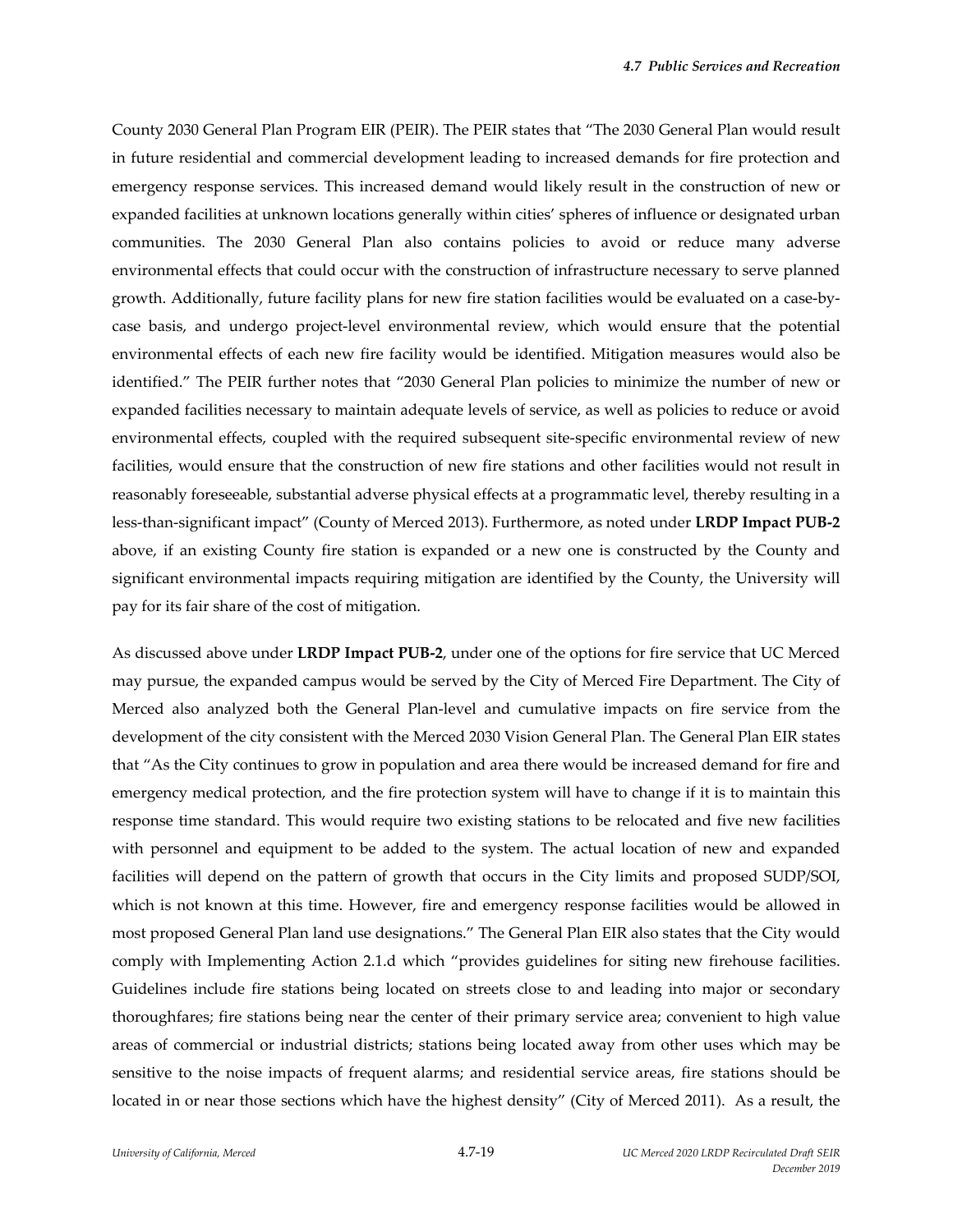City concluded that both the General Plan level and cumulative impacts related to the provision of fire service would be less than significant. Furthermore, as noted under **LRDP Impact PUB‐2** above, if an existing City fire station is expanded or a new one is constructed by the City and significant environmental impacts requiring mitigation are identified by the City, the University will pay for its fair share of the cost of mitigation.

Based on the analyses in the two general plan EIRs, it is reasonable to assume that should UC Merced continue its contract with the County for fire service or execute a new contract with the City for fire services in the future, in the event that new or expanded fire station facilities are needed, their construction and operation would not result in significant environmental impacts, and the cumulative impact would be less than significant.

**Mitigation Measures:** No mitigation is required.

l

**Cumulative Impact C‐PUB‐3: Development of the campus under the 2020 LRDP, in conjunction with other past, present, and reasonably foreseeable future development in the project area, would generate an increased demand for elementary and secondary school facilities, the provision of which would not result in a significant cumulative impact. (***Less than Significant***)**

The study area for a potential cumulative impact on schools is the service area of City School District, the Weaver Union School District, and the Merced Union High School District (MUHSD).

The cumulative context for impacts on school services is the increased demand for these services as a result of residential and non‐residential growth in Merced under the adopted City of Merced General Plan. The projected growth in Merced would be expected to result in the need for additional schools.

Some of the schools within the study area are at capacity. The MUHSD has a five-year facility plan, which is continually updated to monitor and project the growth in enrollment and to identify additional facilities needed to serve the growth in enrollment. Other school districts also have similar plans for the development of new facilities. Developer fees are collected in order to address the school impacts from new development. In addition, the school districts work with developers of large residential developments to provide land for the construction of new schools within the project site to serve the new population.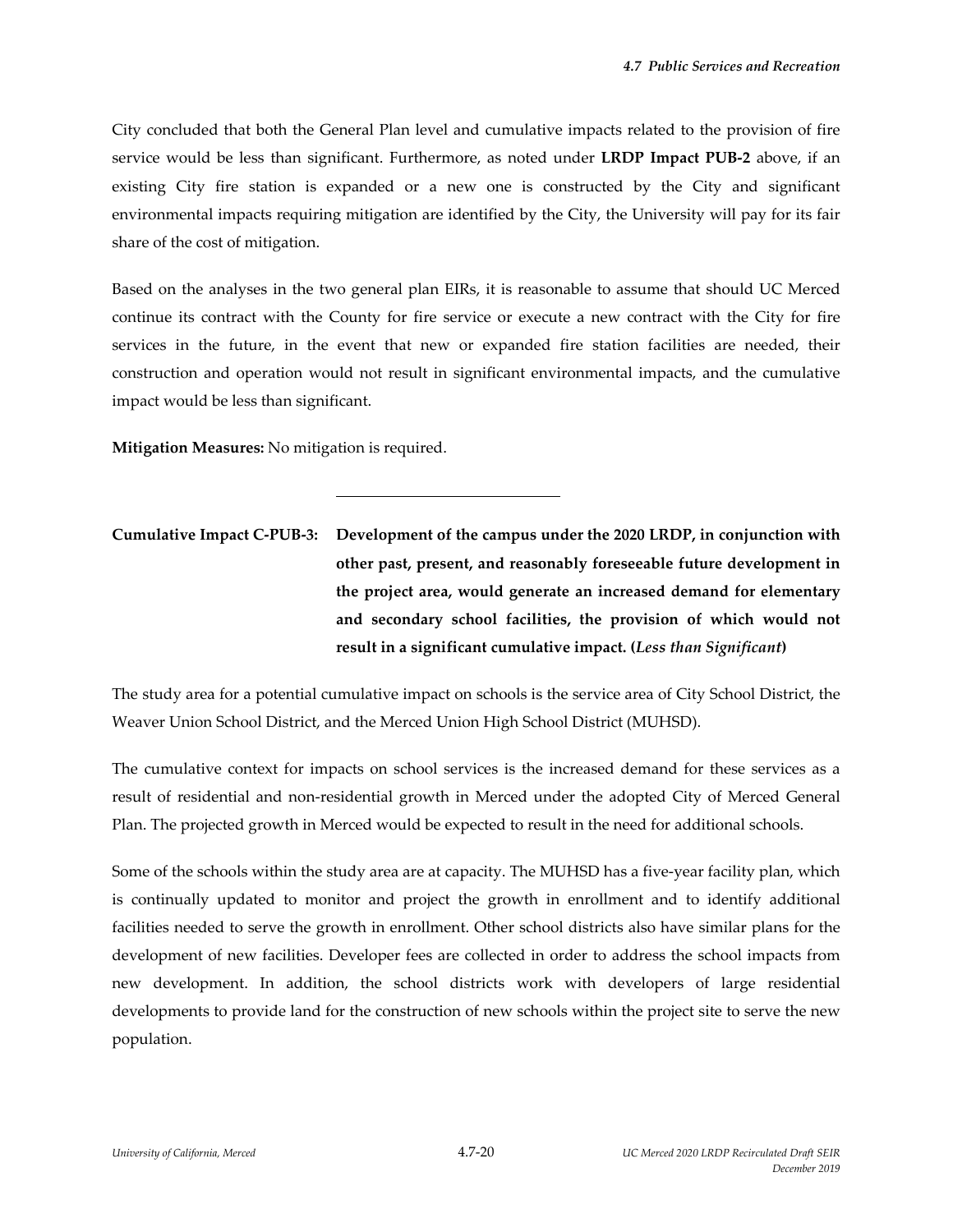Ass mentioned above, for purposes of the analysis in this SEIR, it was assumed that all new faculty would relocate from outside the area while half of staff would relocate from outside the area (half of the new staff would be local hires). Based on these assumptions, approximately 739 new employees would relocate from outside the area. It is assumed that 10 percent of students would have families (530 students with families) and all faculty and staff population relocating from outside the area would also be accompanied by dependents.

The increased population associated with the 2020 LRDP would result in an increased demand for educational services. Similarly, new development within the City of Merced SOI would result in an increased need for elementary and secondary schools. All new development would be required to pay school impact fees, which are considered full and complete mitigation for school impacts. Therefore, the cumulative increase in demand for school facilities would be less than significant.

**Mitigation Measures:** No mitigation is required.

l

**Cumulative Impact C‐PUB‐4: Development of the campus under the 2020 LRDP, in conjunction with other past, present, and reasonably foreseeable future development in the project area, would result in increased demand for library services, the provision of which would not result in a significant cumulative impact. (***Less than Significant***)**

Public library services are provided to the region by Merced County. Therefore, the study area for a potential cumulative impact on library services is eastern Merced County. The Merced County Library system includes the main library, which is located in Merced and regional branches located in Atwater, Dos Palos, Gustine, Livingston, and Los Banos.

The cumulative context for impacts on library services is the increased demand for these services as a result of residential and non-residential growth in Merced under the adopted Merced Vision 2030 General Plan, Merced County 2030 General Plan, and the development of the campus under the 2020 LRDP.

The cumulative effect of future growth and development in unincorporated Merced County on library service is analyzed in the Merced County 2030 General Plan PEIR. The PEIR states that "Implementation of the proposed 2030 General Plan would involve future population growth and urban development within the unincorporated county that could result in substantial changes to existing (school and) library services. Increasing demands would result in the need to provide additional (school and) library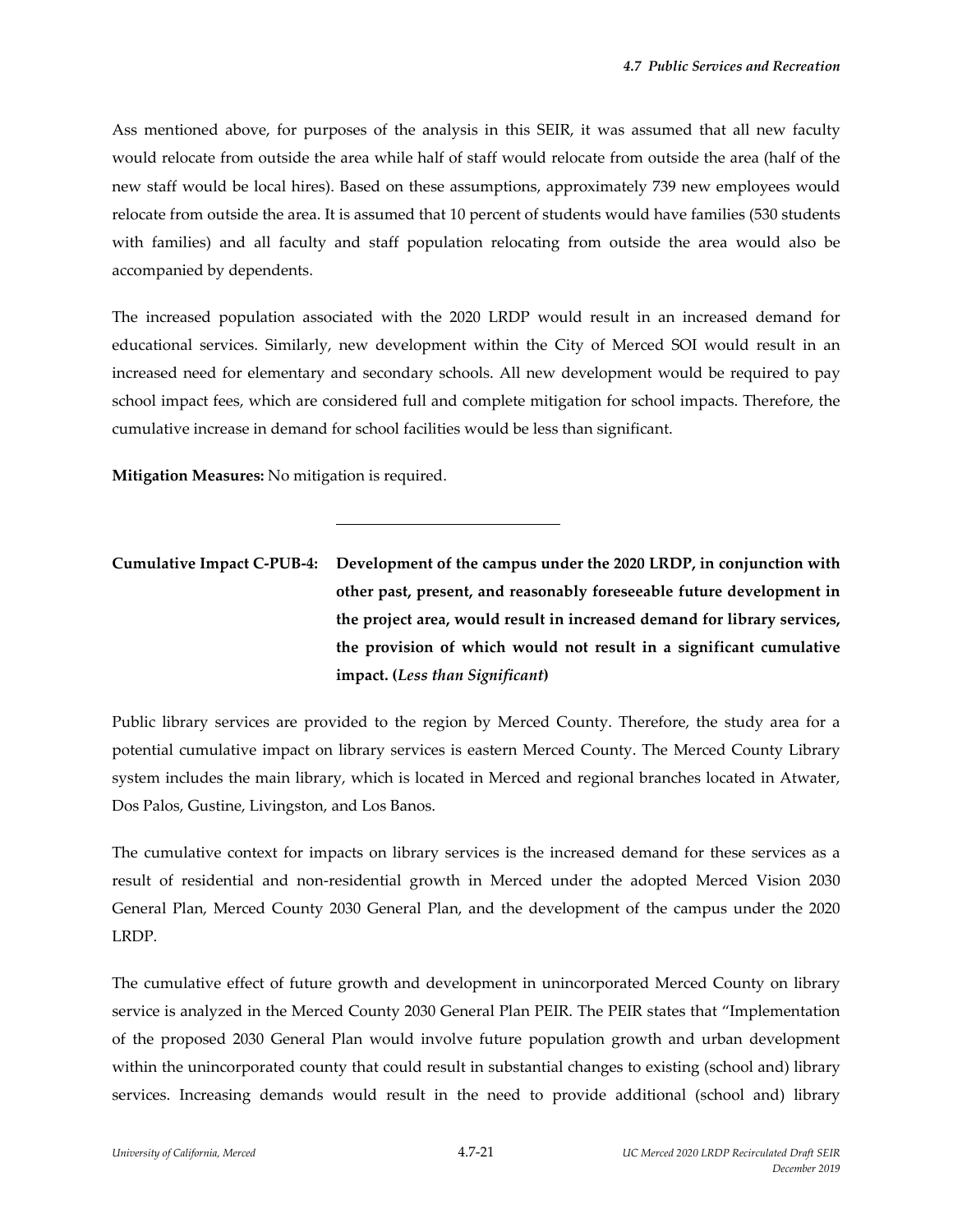facilities… Likewise, without needed improvements to libraries commensurate with the growing population and changes in information technology, these facilities could also become overused and outdated. This could result in the construction of new or physically altered (school or) library facilities, or the modification of existing facilities to serve growth. This construction could result in environmental impacts." "The 2030 General Plan would result in future residential and commercial development leading to increased demands for (school and) library services. This increased demand would likely result in the construction of new or expanded facilities at unknown locations generally within cities' spheres of influence or designated urban communities. The 2030 General Plan also contains policies to avoid or reduce many adverse environmental effects that could occur with the construction of infrastructure necessary to serve planned growth. Additionally, future plans for new (school or) library facilities would be evaluated on a case-by-case basis, and undergo project-level environmental review, which would ensure that the potential environmental effects of each new facility would be identified. Mitigation measures would also be identified." The PEIR further states that "2030 General Plan policies to minimize the number of new or expanded facilities necessary to maintain adequate levels of service, as well as policies to reduce or avoid environmental effects, coupled with the required subsequent site‐specific environmental review of new facilities, would ensure that the construction of new school and library facilities would not result in reasonably foreseeable, substantial adverse physical effects at a programmatic level, thereby resulting in a less‐than‐significant impact" (County of Merced 2013).

Furthermore, the library system of the campus, which meets the needs of a modern research and teaching institution and provides a large array of library services, would be available to students, staff, and faculty of the campus, as well as the general public on a limited basis. The campus library system would also contribute to Merced County's available library resources, especially adult non‐fiction and reference materials, which would permit the County public library system to reallocate resources toward other types of material, including resources for children.

Based on the analyses in the General Plan PEIR, it is reasonable to assume that in the event that new or expanded County libraries are needed, their construction and operation would not result in significant environmental impacts, and the cumulative impact would be less than significant.

**Mitigation Measures:** No mitigation is required.

l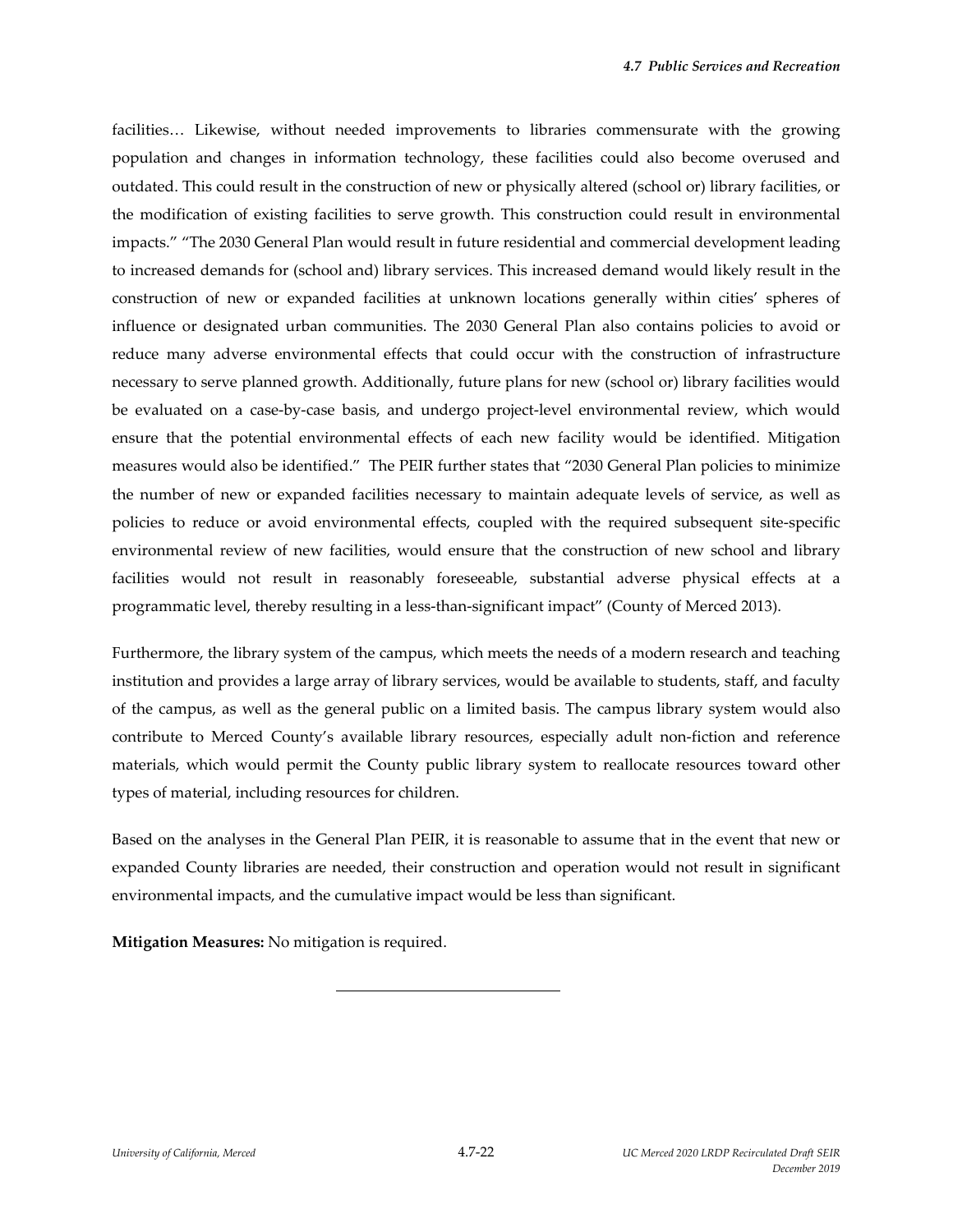**Cumulative Impact C‐PUB‐5: Development of the campus under the 2020 LRDP, in conjunction with other past, present, and reasonably foreseeable future development in the project area, would not result in a cumulative impact related to neighborhood and community parks, but would result in a cumulative impact associated with the deterioration of the Lake Yosemite Regional Park facilities from increased use. The proposed project's contribution would not be cumulatively considerable. (***Less than Significant***)**

Because Lake Yosemite Regional Park is a regional park, the study area for a potential cumulative impact on this facility is eastern Merced County.

The cumulative context for an impact on Lake Yosemite Regional Park is the increased use of the park facilities services as a result of residential and non-residential growth in Merced under the adopted City of Merced General Plan and the development of the campus under the 2020 LRDP. As noted earlier, little growth is expected to occur in this portion of unincorporated Merced County. The projected growth in north Merced would be expected to result in the increased use of park facilities.

Lake Yosemite Regional Park is an important regional recreation facility serving thousands of area residents annually. The regional park is extensively used. The peak period begins on Easter Sunday and continues until mid‐October. There are approximately 300,000 visits to the park annually. The park is currently at capacity during summer months.

As discussed above**,** the campus includes an adequate amount of parkland for the proposed increase in population of this area. Therefore, the development of the campus would not result in a cumulative impact on neighborhood and community park facilities in the region. To the extent that other development in north Merced results in an increased demand for neighborhood and community park facilities, the proposed project would not contribute to that demand.

As noted above, the one exception would be the Lake Yosemite Regional Park. As stated in **LRDP Impact PUB‐6**, because the park is currently at capacity during summer months, this SEIR conservatively assumes that the use of the park by the campus‐related population could accelerate the physical deterioration of the park facilities and contribute to the need for new park facilities. Although new park facilities would be developed in the existing park and would not have significant environmental effects, and it is anticipated that most of the increase in park facility use associated with the campus (i.e., during periods in which the school is in session (i.e., fall until late spring) would generally not coincide with the